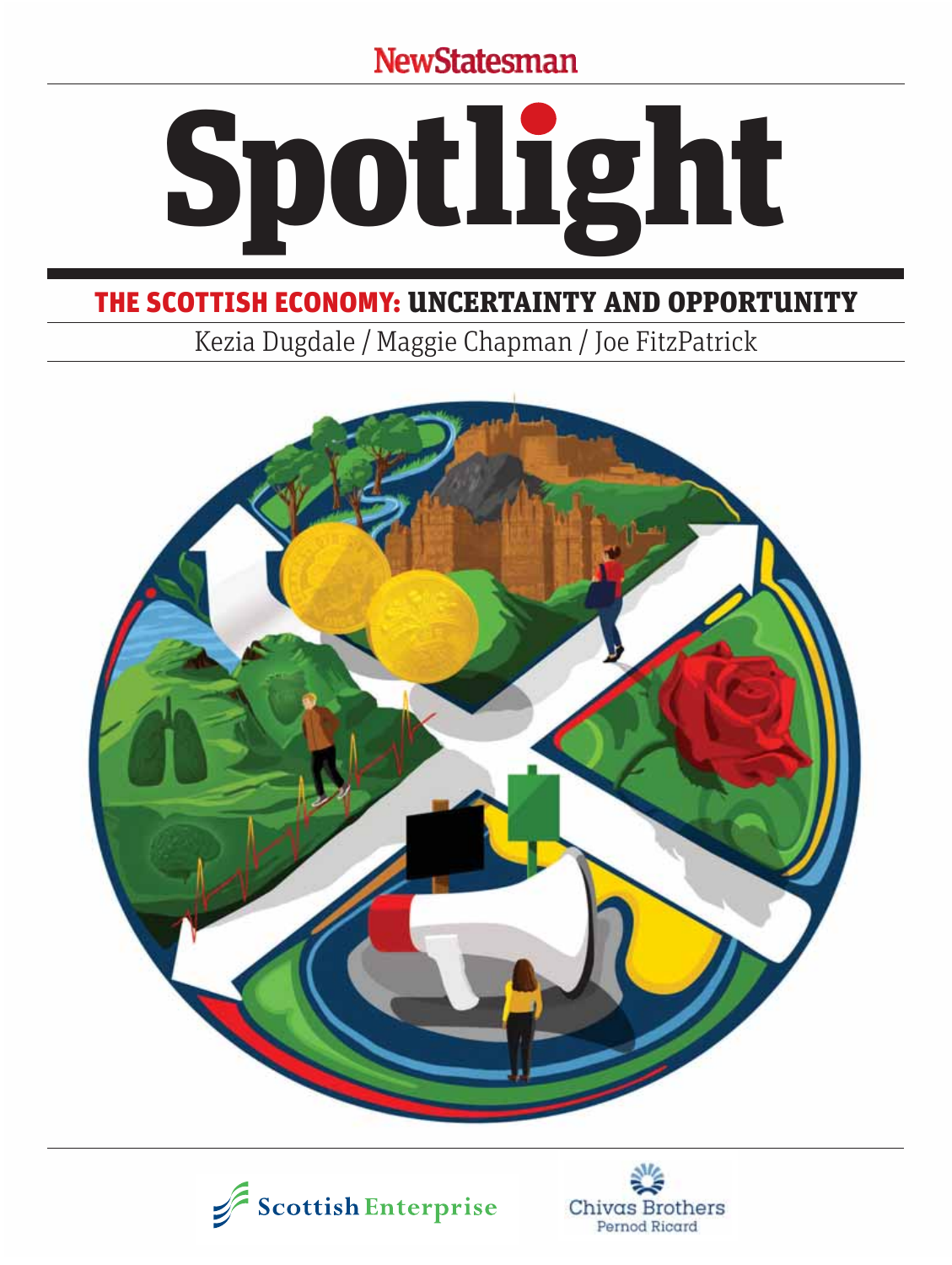### **NewStatesman**

# Spotlight



Read more in-depth interviews and features and download full policy reports at: newstatesman.com/spotlight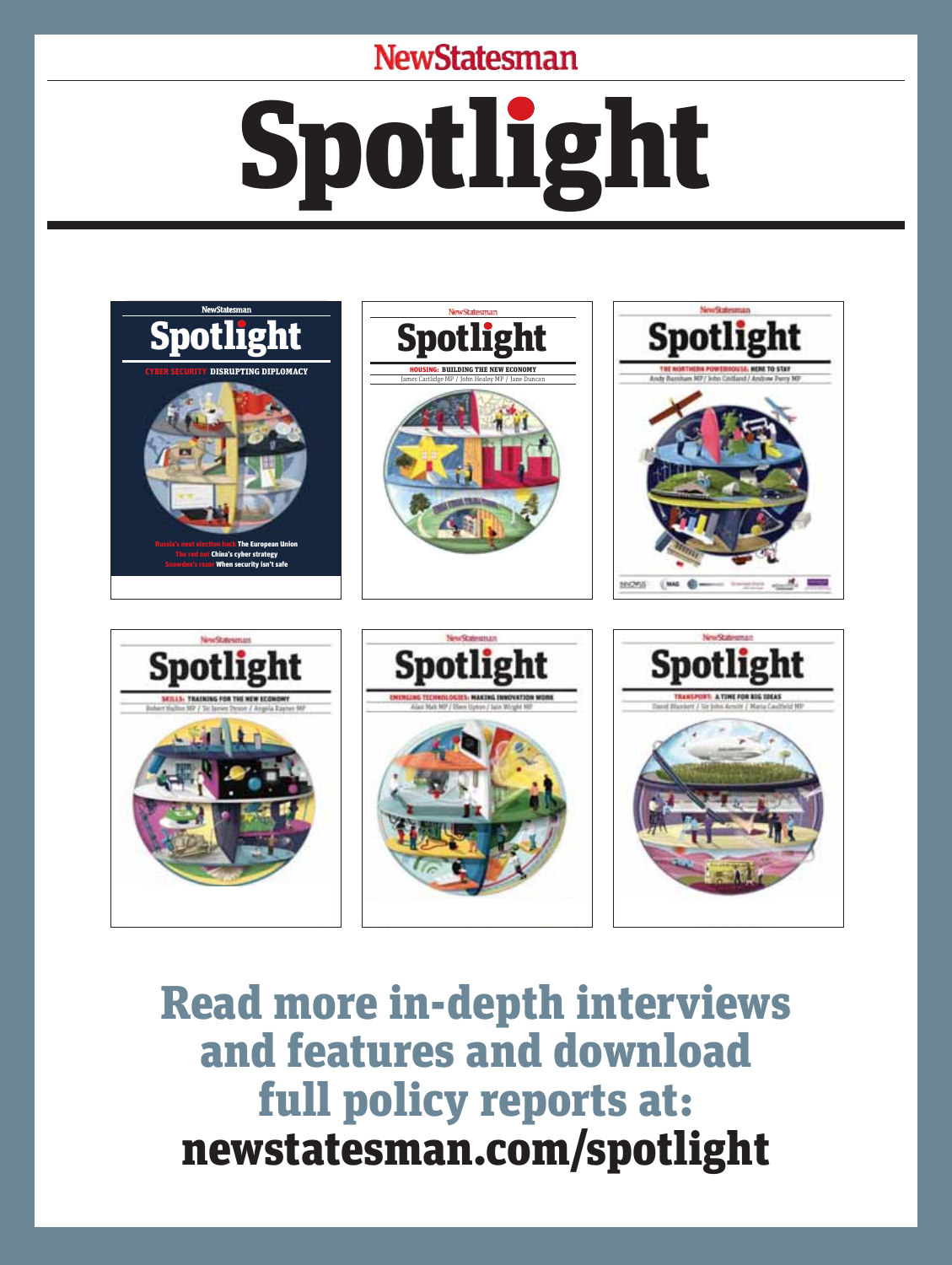# Trust and the union



the a government spokesperson is forced to issue a statement saying,<br>
as a government spokesperson did earlier this month, that "it is<br>
simply untrue to say that relations between the two governments<br>
[of Scotland and Engl as a government spokesperson did earlier this month, that "it is simply untrue to say that relations between the two governments [of Scotland and England] have broken down", observers can be forgiven for considering the question, in the same way that you'd announcement to categorically deny any rumours that the wings had fallen off.

 The statement was issued in response to a report from parliament's Scottish Affairs Select Committee, which heard evidence from a number of experts on the constitutional relationship between Scotland and the UK. The experts cited the referendum on Scottish independence in 2014, a lack of shared political goals, and the febrile aftermath of the Brexit referendum as factors corrosive to the union. In particular, they drew attention to the fact that information and authority were not shared as they had been: one MSP told the committee that the Scottish government was shown the Withdrawal Bill just two weeks before it was published. The committee warned that "the frequency and nature of the disputes we have seen in recent years have been exacerbated by a fundamental – and avoidable – deficit of trust in the relationship" and that "the current system of intergovernmental relations is not able to cope with the pressure being placed on it". Both governments, it concluded, need urgently to improve their ability to work together.

 But this relationship will only become more fraught if, as now seems inevitable, the new Prime Minister of the United Kingdom is one of the people who forced Scotland – which voted 62 per cent to remain – out of Europe. The tax cut that Boris Johnson has promised is a boon for the SNP, because it will not apply in Scotland, and can therefore be cast as forcing Scottish workers to subsidise wealthy English people. But it is the threat of a no-deal Brexit – also a campaign promise, in the absence of a deal, by Johnson – that makes independence, in the words of Nicola Sturgeon, an issue that is now "urgent, to protect ourselves". A new Prime Minister may be able to delay the issue of independence, but the future of Scotland's economy will be determined by its relationship with Westminster, and the UK.

### **6 / Kezia Dugdale**

The former leader of Scottish Labour talks about Brexit, the economy and Jeremy Corbyn

#### **12 / Maggie Chapman**  The co-convenor of the Scottish Greens on her party's prospects and a Green New Deal

**16 / The Scotland effect**  *Spotlight* investigates the factors behind Scotland's low life expectancy

### **20 / Infographic**

Eight reasons to be cheerful and fearful about the future of the Scottish economy

**23 / Comment**  Why a truly independent Scotland needs to have its own currency and central bank

#### **NewStatesman**

Standard House 12-13 Essex Street London, WC2R 3AA Subscription inquiries: digital.subscriptions@ newstatesman.co.uk

*Account Managers* Jugal Lalsodagar Justin Payne Dom Rae

*Commercial Director* Peter Coombs

*Special Projects Editor* Will Dunn

*Special Projects Writers* Jonny Ball Rohan Banerjee

*Design and Production* Leon Parks

*Cover illustration* Sam Falconer



First published as a supplement to the *New Statesman* of 21st June 2019. ©New Statesman Ltd. All rights reserved. Registered as a newspaper in the UK and US. The paper in this magazine is sourced from sustainable forests, responsibly managed to strict environmental, social and economic standards. The manufacturing mills have both FSC and PEFC certification and also ISO9001 and ISO14001 accreditation.

**This supplement can be downloaded from: newstatesman.com/page/supplements**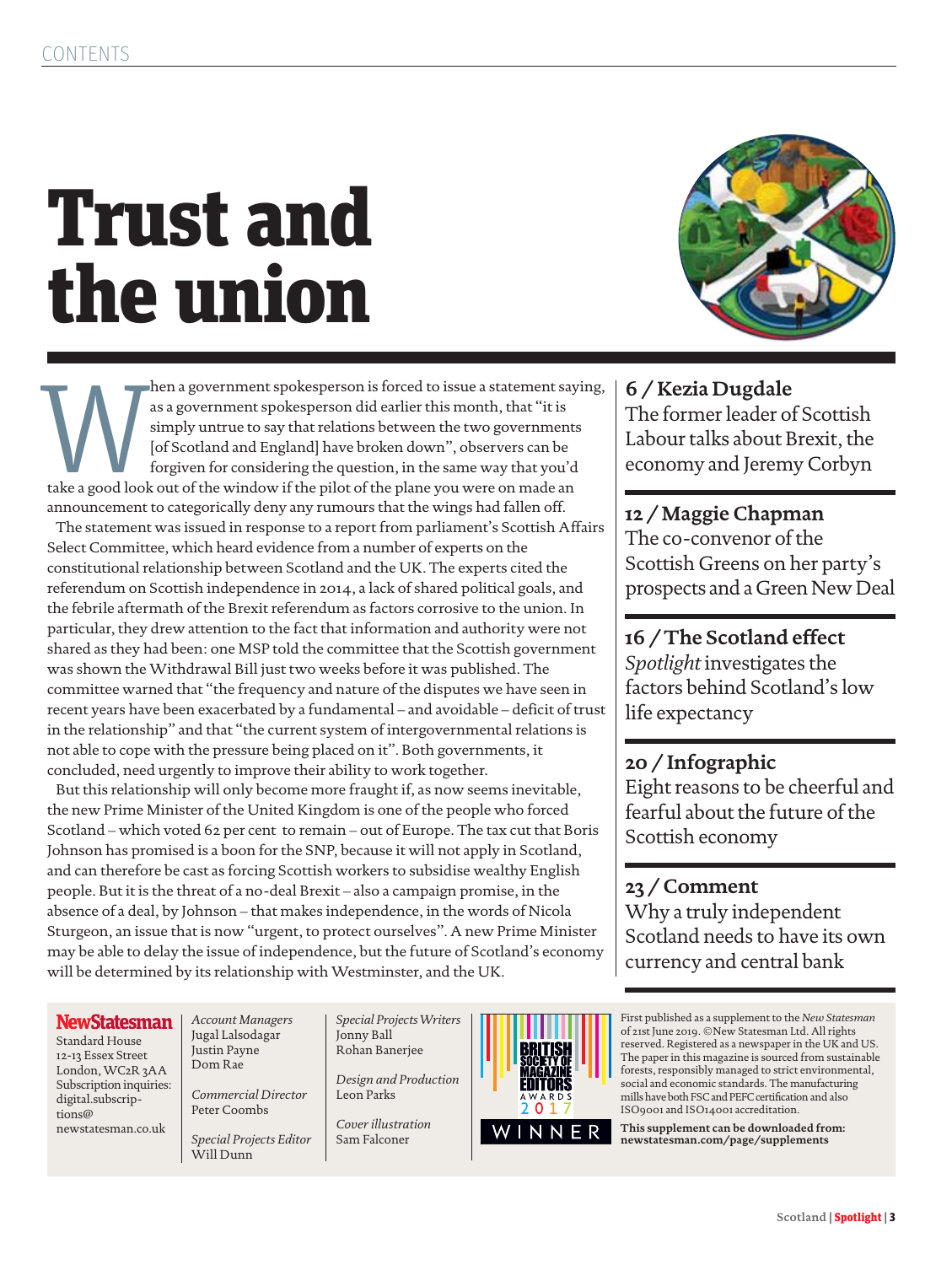# **News**



# Schools set limits on red meat

### *Rohan Banerjee*

Scotland will become the first country in the United Kingdom to impose strict limits on the consumption of red and processed red meats in schools. Following a study by the University of Strathclyde which found that 29 per cent of Scottish children are at a risk of being overweight, the Scottish Government set itself the target of halving childhood obesity by 2030.

The new rules, due to come into effect in the autumn of 2020, will set caps on the number of food products high in salt and saturated fat that children can eat in a week. Fruit juices and smoothies will also be banned from school canteens and vending machines in an attempt to reduce sugar intake.

The new rules state that primary and secondary school students will not be offered any more than 175g of red or processed meat during school hours. Additionally, fresh fruit and vegetables must also be available elsewhere in schools, such as in tuck shops.

Last month the food and farming charity, the Soil Association, suggested schools across the UK should have one meat-free day a week to improve public health and the environment.

### Gas production starts in North Sea *Jonny Ball*

Production has started at the new Culzean gas condensate field in the central North Sea, located 140 miles east of Aberdeen, near Norwegian waters.

Once it reaches peak production, Culzean, discovered in 2008 by Maersk Oil, and billed as the largest gas find in a decade, will provide between five and ten per cent of the United Kingdom's gas needs, according to the principal operator Total, the French oil and gas multinational.

BP also holds a 32 per cent stake in the project, while JX Nippon owns 18 per cent. Maersk Oil was acquired by Total in 2018 for \$7.5bn.

Around 100,000 barrels of oil-equivalent gas per day will be transported along an existing pipeline to Teesside. The field was brought on-stream on schedule and \$500m under budget, for a total cost of \$4.3bn. The project benefited from a tax break announced in 2014, the high pressure, high temperature (HPHT) cluster area allowance, designed to increase investment in HPHT oil and gas projects, boosting commercial viability and improving the UK's energy security.

### Scotland's ferry services face criticism *Jonny Ball*

Scotland's ferry services, essential to the economies of island communities across the West Coast and Highlands, have come in for criticism from experts due to the poor reliability and suitability of ageing fleets. Delays and the spiralling costs of new ferries have led to calls for an independent review into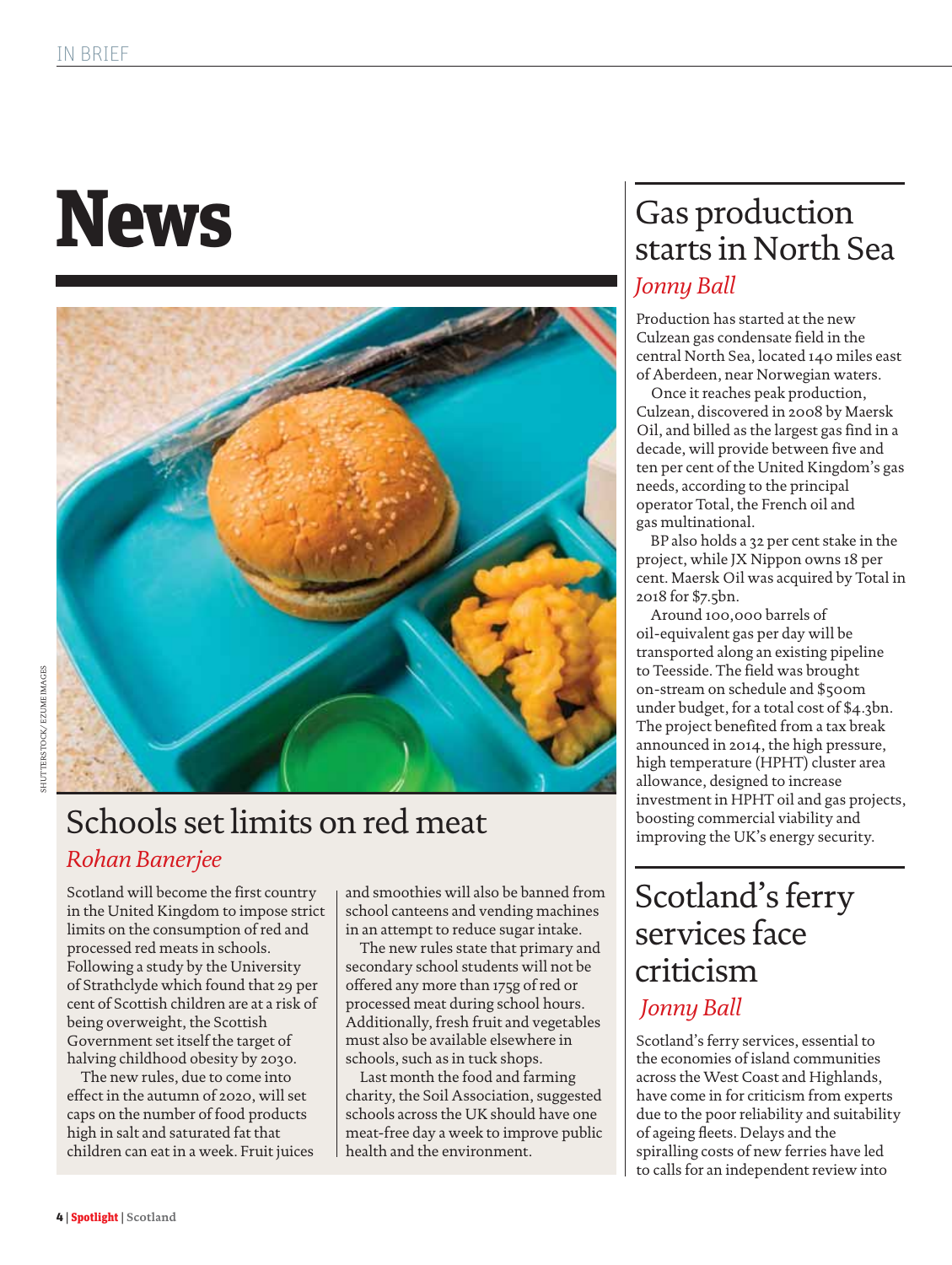procurement, after some vessels were shown to be inappropriate for the routes they serve.

Caledonian Maritime Assets, a public body that owns many of the country's harbours and ferries, has had to upgrade quayside infrastructure to accommodate ferries that are too large and complex for existing ports. The new MV Loch Seaforth cost £42m to build, but led to £31m of harbour improvements for it to be fully operable on its route.

Members of the Ferry Industry Advisory Group said many routes would be better served by smaller ships running more often.



### Scotland ramps up renewable electricity record *Samuel Kerr*

In 2018, 74.6 per cent of Scotland's gross electricity consumption came from renewable sources, according to a report published by the Department for Business, Energy and Industrial Strategy (BEIS). Scotland accounts for over a quarter of the United Kingdom's total renewable electricity capacity.

Although a third of the UK's electricity comes from renewable resources, Scotland's geography means that it is particularly well suited to

SHUTTERSTOCK/ MARK CONNELLY

**LIERSTOCK** SHUT generating power from wind, wave and tidal energy. Scotland broke its 2017 record for renewables-generated electricity by 6.1 per cent, producing 26,708 gigawatt hours – enough to power every Scottish household for over two and a half years.

The majority of Scotland's renewable electricity is generated by onshore wind farms, but much of the rise in total capacity is attributed to the fact that offshore wind farm output and capacity has more than doubled since 2017. The Scottish Government's energy plan aims for half of the country's total heat, transport and electricity to be generated by renewable sources by 2030. The renewables sector is a key pillar of Scotland's decarbonisation agenda, employing 17,700 people full-time.

### Inverness opens new tech hub

### *Rohan Banerjee*

A new £4.5m life sciences building, designed to support the research and development of medical technology, was officially opened by Scotland's Deputy First Minister John Swinney last month. The 26,500sq ft facility, Solasta House, offers laboratory and office spaces for hire, and was established with funding from the European Regional Development Fund and the Highlands and Islands Enterprise. It is located at Inverness Campus, the area on the outskirts of the city which was purposebuilt to grow the life sciences sector. Inverness Campus, which first opened in 2015, is home to several private and public-sector organisations. Eight life sciences companies have signed up to be based at Solasta House so far, with more expected to join over the summer.

Swinney told reporters at the building's opening ceremony that he was excited about its potential to "bolster the region's reputation as a place for stateof-the-art facilities and company growth support" in the life sciences.



### Scottish housing market reaches 11-year high *Rohan Banerjee*

The total value of residential property sales in Scotland rose to £18.2bn in 2018-19 – a year-on-year increase of 1.6 per cent.This represents an 11-year high, according to the annual report from Registers of Scotland (RoS), but the figure is still less than the pre-financial crisis value of £23.1bn in 2007-8.

The average Scottish house price over the same period increased by 2.2 per cent to £178,991, which marks a 16 per cent increase on the pre-crash average cost of £154,817.

Since 2003-04, when RoS started to compile Scottish house price data, the average cost of residential property has gone up by 77 per cent, but even factoring in this growth, Scotland's average does not come close to England's, which is £247,886. The average house price in London is £468,120.

Nearly a third (28 per cent) of Scotland's total residential sales, the RoS reported, were made within one of Scotland's seven cities. Two-thirds of the most expensive individual sales – 119 properties costing more than £1m – were completed in Edinburgh.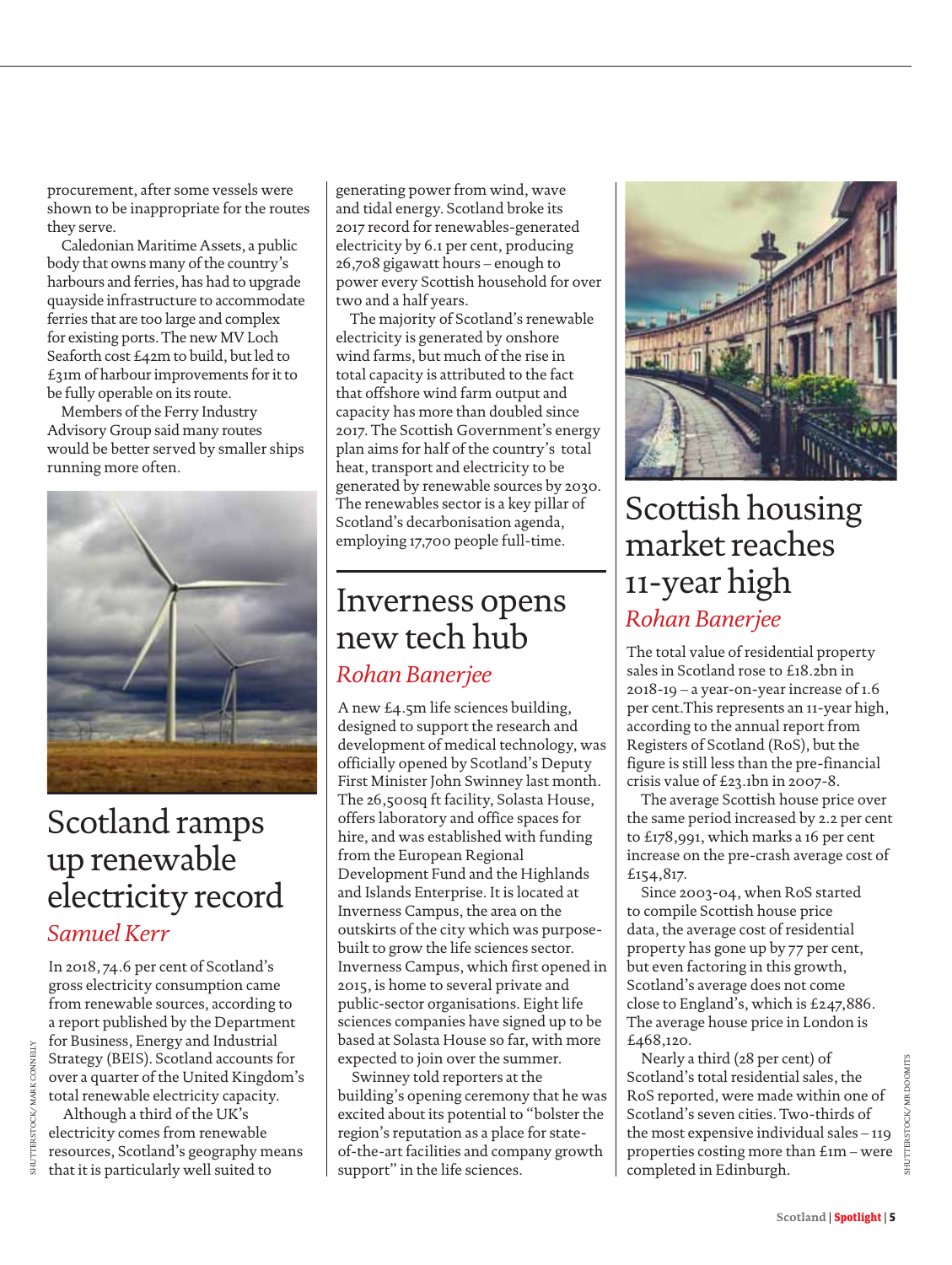**Kezia Dugdale, the former leader of Scottish Labour, is leaving frontline politics. She spoke to Rohan Banerjee about how the party's position on EU membership could prove costly north of the border**

# "The best-case scenario for Brexit in Scotland is that it doesn't happen"

 $\blacksquare$  he walk from Edinburgh Waverley station to the Scottish Parliament features nearly as many flags of the European Union as it does saltires. Draped from windows, flying proudly from souvenir shops and even pinned to one Sikh gentleman's turban, Edinburgh wears its metropolitanism, its global reputation, its multiple languages and cultures like a badge of honour.

Kezia Dugdale, the former leader of Scottish Labour and the MSP for Lothian (a post she will leave in July), says she supported a second vote on EU membership "before it was cool". She is convinced of the first vote's "illegitimacy". The campaign to leave, she says, ran on claims and promises that were "false", and "the best-case scenario for Brexit in

Scotland is that it doesn't happen".

To her frustration, however, the Labour Party has "suffered from not having a clear position" on the EU, "flip-flopping" on the single market and customs union, and "glossing over" the concerns of those who voted to remain. Does she see Labour as a party in favour of Brexit? "If it's not prepared to stop Brexit then it's enabling Brexit... therefore, it is a Brexit party."

After 12 years in the Scottish parliament – four as a researcher and adviser, eight as an elected representative – Dugdale has decided to leave Holyrood. As of next month she will be the first director of the newly established John Smith Centre for Public Service, a think tank based at the University of

Glasgow that will research and challenge the rise of populist and nativist politics.

Dugdale "didn't plan to walk away", she says, but she began to suffer from "disillusionment with party politics". Her decision to leave was precipitated by her party's withdrawal of financial support during a legal case in which she was sued for £25,000 by a pro-Scottish independence blogger whom she accused of writing a homophobic post on Twitter. Dugdale's comments were found by the judge to have been fair comment. Despite having won the case, she says that she felt "abandoned" by her party during "some of the lowest points in my life".

But while Dugdale has, she says, "lost heart in this concept of solidarity", she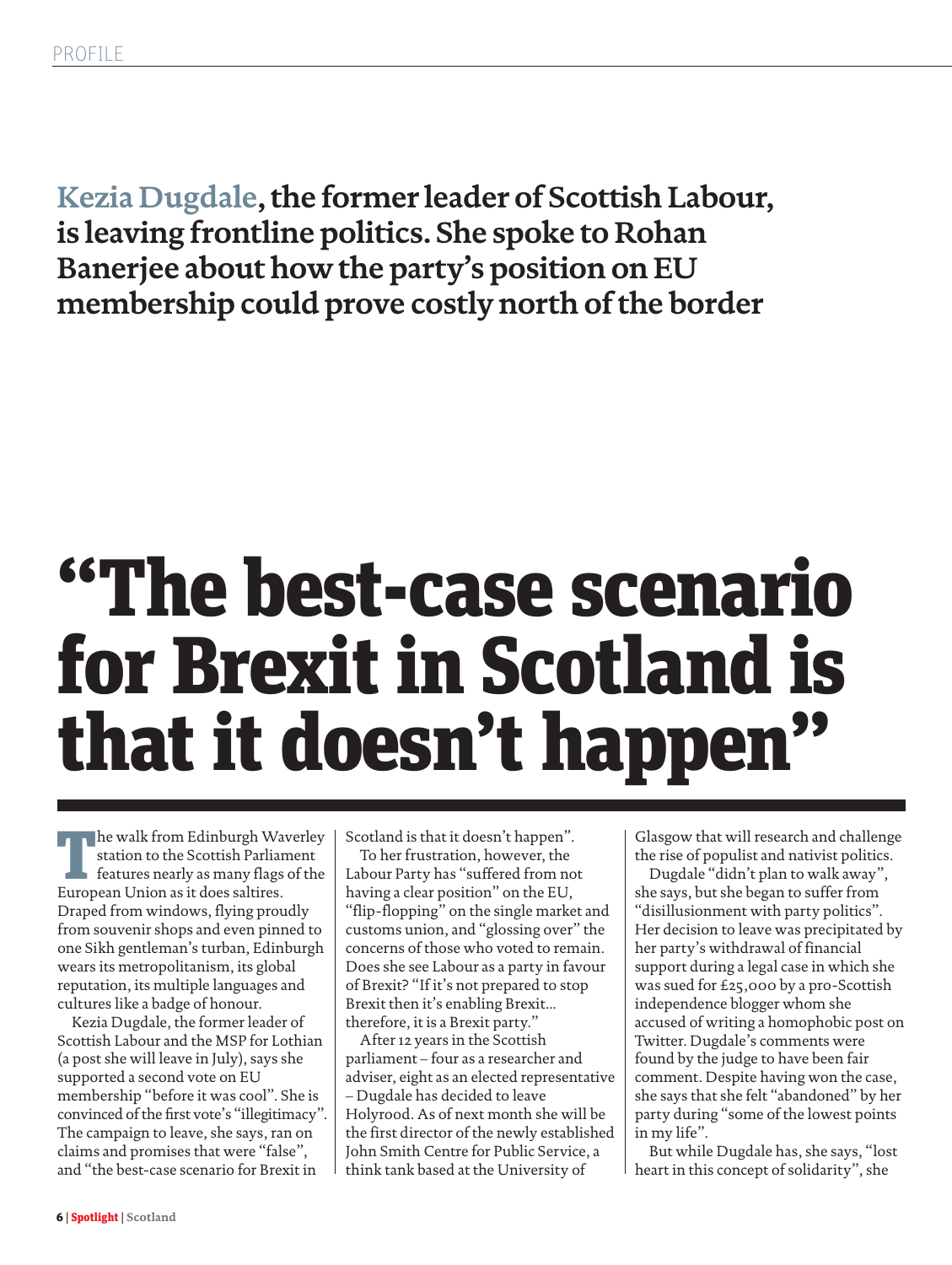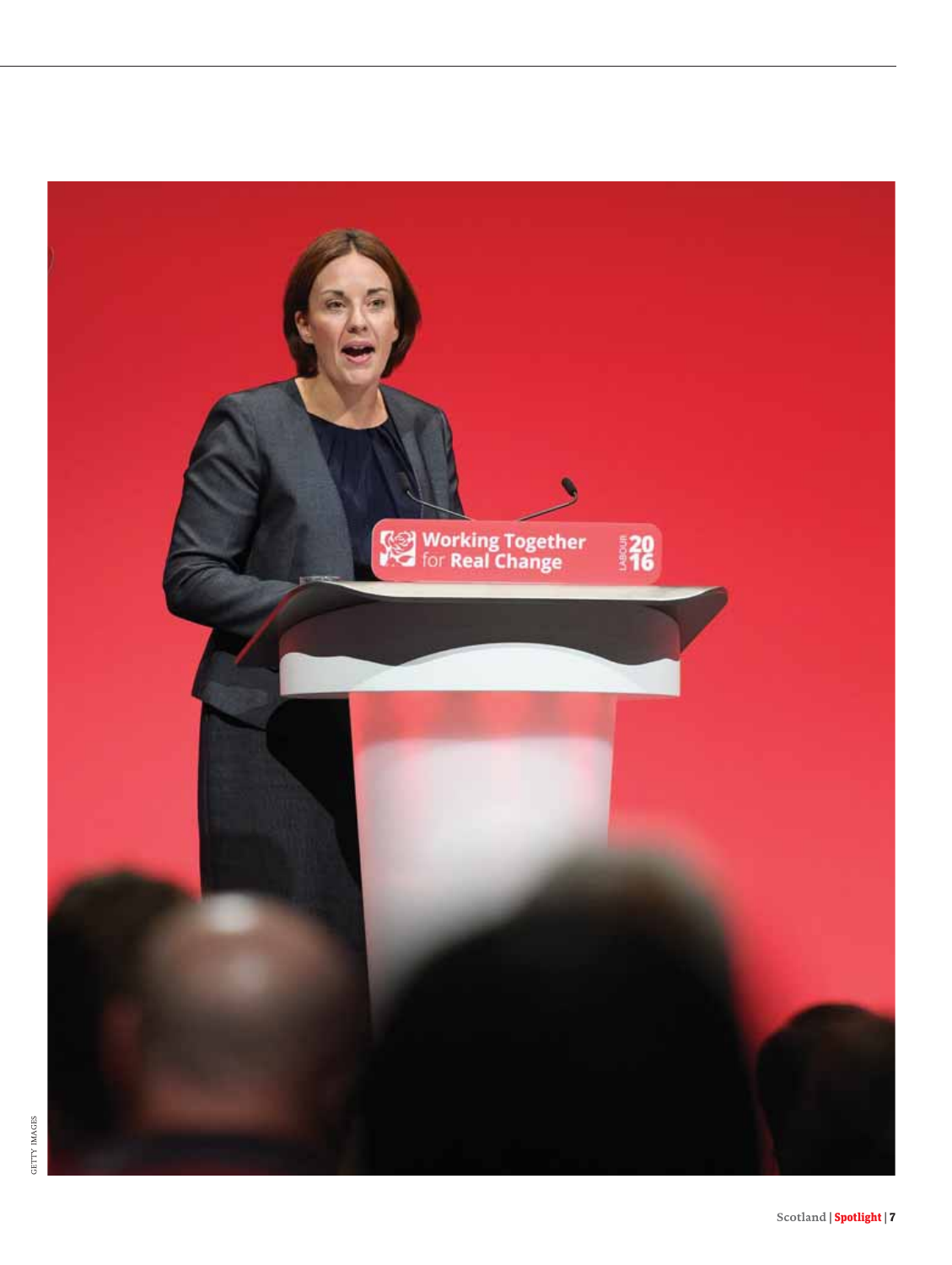# "Jeremy comes across as very sympathetic to independence"

will not cease to be a Labour Party member when she leaves Holyrood. Defection to a more explicitly pro-European party has "not once crossed my mind... It's my party, even if it is in a difficult time at the moment."

In the recent European elections, Scottish Labour failed to win a single seat. Finishing in fifth place, the party lost both of the MEPs it had returned in 2014. Asked how politics and the Labour Party compare to when she first entered Parliament, Dugdale responds that they are "categorically worse on both counts."

Dugdale believes that an "obsession" with the Scottish constitution – particularly the debate around devolution and independence – has "distracted" from the more pressing issues that led her into public service to begin with. "I came here wanting to spend my time in politics tackling poverty and inequality, talking about homelessness and what we can do to eradicate that. But, in fact, I've spent my time in elected office talking about the constitution."

Despite her support for a second vote, Dugdale says the "binary choices" offered by referendums have made politics "more tribal. These are yes or no questions and they force people to pick a side. You join a side and you become more convinced of your own righteousness and less willing to understand someone who might have the opposite opinion to you. You're less likely to want to work together towards that grey area where consensus, compromise and ultimately progress are found."

So why leave now? If politics is in such

dire straits, why not stay and fight? After an "exhausting" experience on Holyrood's frontline – she replaced Jim Murphy as the leader of Scottish Labour in August 2015, shortly after the party had lost all but one of its Westminster seats in Scotland to the SNP – Dugdale says she could be understood in wanting to "take a step back... to understand the political system better. I wanted to study the system, check its pulse, check its health and be part of a think tank that is about sharing evidence and offering prescriptions on how we can make things better."

Dugdale says that personality, rather than policy, has been prioritised in the new politics. Her first Labour leader was pilloried for the way in which he ate a bacon sandwich, while the second has "been cheered on the stage at Glastonbury". Still, Dugdale says she "always got on with Jeremy Corbyn on a personal level". But while she "can respect his anti-austerity principles", she is "not confident" that the Labour leader's popularity in London will translate to votes north of the border.

She warns that Scottish Labour voters in favour of remaining part of the United Kingdom may not "trust" Corbyn's resolve on the issue. "Labour is the best lever by which to redistribute wealth and power, yet when Jeremy's come here on some occasions, he's come across as very sympathetic to the idea of independence. He's certainly not been ruling it out as staunchly as most [Scottish] Labour voters would want him to. [Voters have] become more unionist," she says, "and Labour has found itself on the wrong side of lots of its target voters."

This suspicion could be made worse, she warns, by a general election. "Even if you do believe [Corbyn], you might think that he'd easily trade that away in order to get into power. If the SNP continues to win MPs in Scotland and they say to Jeremy Corbyn that he's 20 seats short of having a majority in the House of Commons, that they'll back every budget for the next five years if he gives them IndyRef2, what does Jeremy Corbyn do at that point? Is he prepared



to forego a Labour government in order to stop a second independence referendum? That seems very unlikely."

Beyond Brexit and independence, Dugdale says the main concern for voters in Scotland will be their own "economic security... People in Scotland want the best they can possibly manage for their family. But they don't like injustice. They want the people around them to have the opportunities that they didn't have. They're prepared to pay taxes for high-quality public services, but they don't want people to take the mickey, and they don't want to be held back. That's classic Labour territory, which is why the focus for me should be on progressive taxation. The richest aren't paying their fair share, so let's make them pay their fair share, and from the receipts we get from that, let's invest in the things that people care about. Like education, because that helps us to grow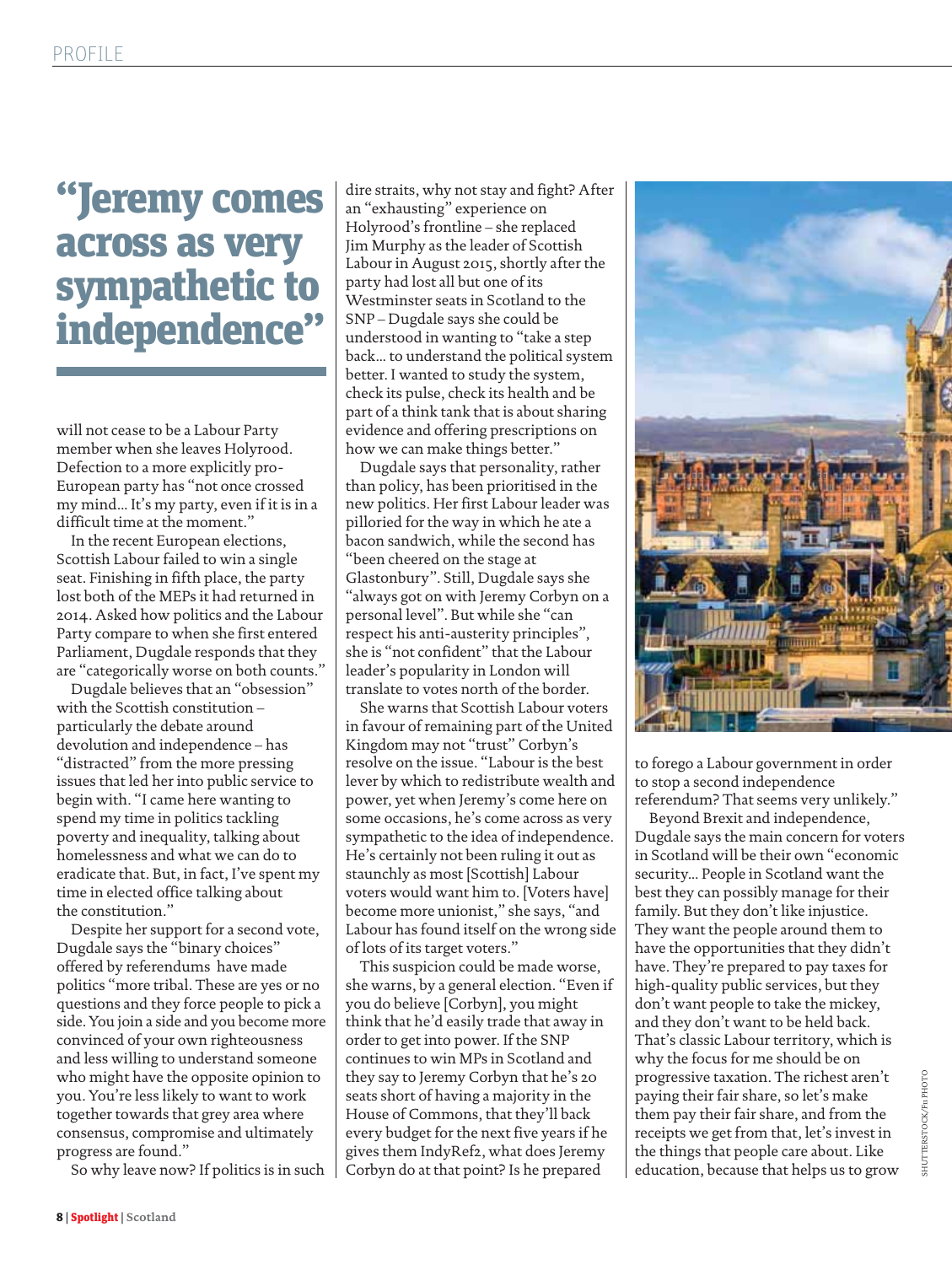

"Labour is on the wrong side of many of its target voters"

our economy and it allows us to compete."

In Edinburgh's Old Town, the average price of a home is over £329,000 and a haircut costs £22. For £30,000 to be "no longer viewed as a decent salary here", Dugdale says, is a sign of successive governments' failures to control the "market forces" that have led to serious inequalities in society.

For Dugdale, the private rental sector in many ways "reflects the state of the world we're in". A study by the Chartered Institute for Housing found that central Edinburgh has over 10,000 short-term lets, while two of every 13 houses in the city are listed on Airbnb. This has, Dugdale says, contributed to a shortfall of housing for the people "who really need it".

Partly this is to do with Edinburgh's flourishing tourism industry. "Landlords can make almost as much money in August [during the Edinburgh Festival]

leasing out their properties on Airbnb as they can from leasing out the property for eight to 12 months across the year, to a student or young person, for example. People in the city who buy properties and put them on Airbnb… they get a small business owner's scheme [of tax relief]; they're not even paying the proper tax. We could fix that so easily, and in Edinburgh that would create an additional £6m in revenue which you could then pay into temporary accommodation provision, or use to build more houses. The private rental sector in Edinburgh is getting bigger and for many it's out of reach, so people are being forced to move out of the city. I've got a huge number of constituents who are living in temporary social housing and shelters, even if they have full-time salaried jobs in Edinburgh. It's not about condemning an entire industry – I use Airbnb – but it is about being fairer about who is taxed and how they are taxed."

For Labour to succeed in Scotland, and elsewhere, Dugdale says the party needs to "get back to basics" and put its energy into "ideas" as opposed to individual people. She is not optimistic – "and it breaks my heart to say that" – about Labour's immediate chances of forming a majority government. And while she is keen to advance beyond the Brexit conversation, she admits that so long as it remains unresolved, it is the prism through which all policies must be viewed.

"That's why I moved quickly after the EU referendum to establish the Scottish Labour campaign for [staying in] the single market," she explains. We can only hope to retain the benefits of the single market by also accepting the free movement of people. It is critical to keeping the best academics in Scotland's world-leading academic institutions. We need inward migration to support public services and our tourism sector. Scotland has huge growth potential, particularly in fintech and the life sciences, but both are reliant on the free movement of big brains and big ideas."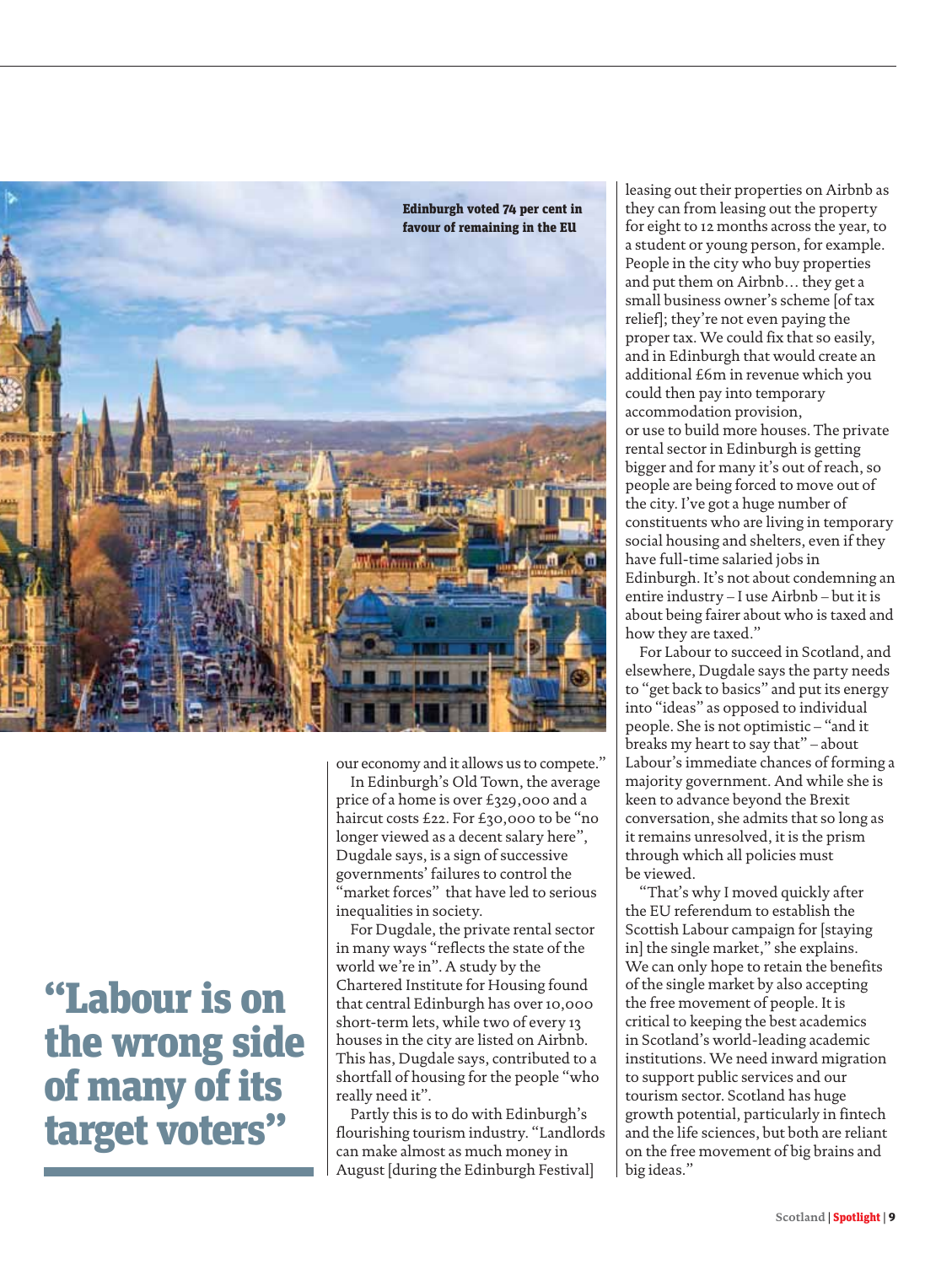# Setting up Scotch for a sustainable future

Every industry has a responsibility to this planet and its people, writes Jean-Christophe Coutures, chairman and CEO at Chivas Brothers

IN ASSOCIATION WITH



**Referent United Nations reports on<br>
the ongoing climate and<br>
biodiversity crises have<br>
underscored the necessity of taking bold** the ongoing climate and biodiversity crises have and ambitious action to reverse the course of humanity's adverse impact on the planet.

 As a leading Scotch whisky company exporting products worth over £1bn annually, Chivas Brothers supports the Scottish Government's efforts to ensure a sustainable future with the most ambitious statutory targets in the world: achieve net-zero greenhouse gas emissions by 2045, with a 70 per cent reduction in emissions by 2030 and 90 per cent by 2040. The Scotch Whisky Association (SWA) has set similarly ambitious targets, with an aim to move the industry towards net-zero emissions by 2050.

#### Maintaining momentum

The collective effort of Scotch producers "has made significant progress", according to the SWA. Greenhouse gas emissions have fallen by 22 per cent



since 2008. Net water use has fallen by 29 per cent since the 2012 base level, saving over 1bn gallons of water. These are figures to be very proud of, but we know that there is a lot more work to be done.

At Chivas Brothers innovation is at the heart of everything we do. Our founders pushed boundaries in the 19th century by pioneering the art of blending whisky, and since then we have worked with equal passion and drive to create a positive legacy for future generations. Today, we are pushing boundaries again, creating an ever more sustainable business.

 Our Dalmunach distillery is leading the way towards envisioning what all whisky distilleries should look like in the future. Among many state-ofthe-art features, we have installed third-generation, energy-efficient wash and spirit stills that employ heat recovery and high-efficiency condenser arrangements to reduce the amount of heat lost in the production process. As a result, the Dalmunach uses 40 per cent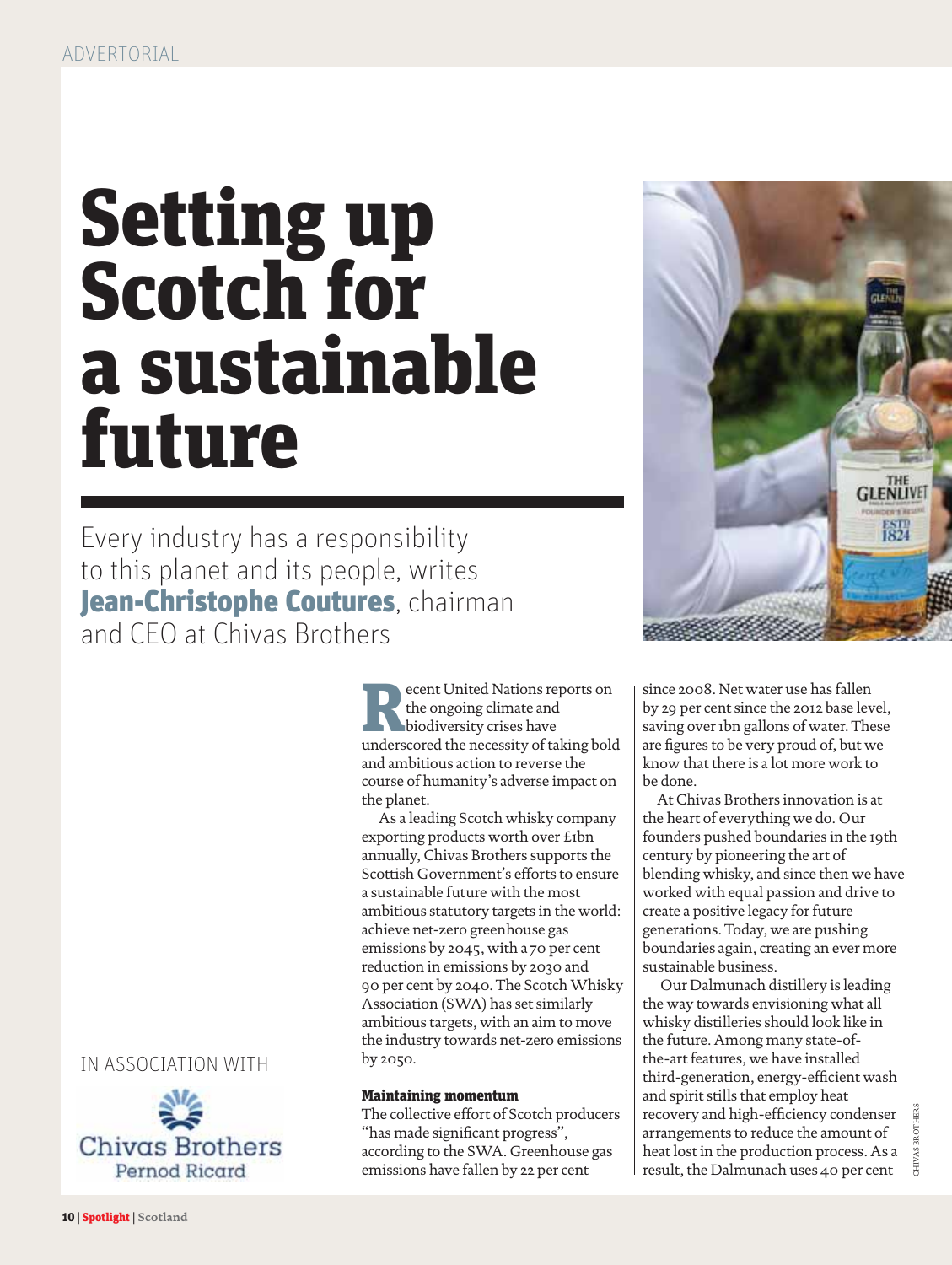

less energy than the industry average for a distillery of a similar size.

 In our Glenlivet and Dalmunach distilleries, we have invested in a water cooling device which returns clean, cooled water upstream, resulting in zero water loss. Along with the cooling system we have also introduced a sustainable urban drainage system at Dalmunach that collects rainfall from roadways within the site to alleviate high water flows and prevent pollution.

#### Why collaboration is key

We believe lasting change can only occur through collective effort, and that not only means working closer together as a company, but also collaboratively outside the business. In 2014, we started Chivas Venture, a social startup competition that gives away £786,000 in no-strings funding to businesses that blend profit with purpose to have a positive impact on the world. In the four years since the competition started, the Chivas Venture has given away £3.14m in funding. In that time, the Chivas

Venture global finalists have impacted over 2m lives in 50 countries around the world – blending profit with purpose to drive major change, including providing over 34m litres of safe drinking water, recycling 1,300 tonnes of waste, and helping over 2,500 farmers' families out of poverty.

 In addition to this, on 6th June, over 1,000 UK-based employees from Chivas Brothers and sister affiliates Pernod Ricard UK and Pernod Ricard Travel Retail, joined to drive circular making projects in England and Scotland. Projects ranged from plastic removal to up-cycling and more. The united effort across England and Scotland marked the company's eighth annual "Responsib'All Day" which sees staff in Scotland and round the world dedicate time and resources to support the group's long-term global sustainability commitments. This activity supports the work Chivas Brothers has been doing with the Marine Conservation Society, for example, to ban plastic straws.

#### Drinking responsibly

This all forms part of our ambition to bring good times from a good place – of which responsible drinking is a key part. As a long-standing member of the Scottish Alcohol Industry Partnership Chivas Brothers supports two key campaigns relating to the responsible consumption of alcohol: You're Asking For It and 125ml measures. In partnership with Police Scotland, the You're Asking For It campaign challenges local authorities to clampdown on adults purchasing alcohol on behalf of minors and raises awareness of the consequences.

 The 125ml measure is a voluntary initiative that aims to tackle alcohol related harm and promote responsible drinking in Scotland by encouraging outlets to make the 125ml measure more widely available to customers in bars, clubs, hotels and restaurants across Scotland.

 We also sponsor the Best Bar None Awards. Best Bar None is a unique

national accreditation and award scheme aimed at rewarding and recognising licensed premises that undertake positive management practices in support of a great and safe night out.

#### A brave new world

We are entering an era that calls for bold action, radical change and innovative thinking. Chivas Brothers wants to help define this new era, to show bold and decisive steps towards a better future.

#### SUSTAINABILITY ROADMAP

In April, Chivas Brothers' parent company, Pernod Ricard, released its 2030 Sustainability and Responsibility roadmap, outlining eight ambitious and concrete 2030 targets. These include focusing and committing on nurturing terroir and its biodiversity; responding to the challenges of climate change to ensure quality ingredients now and for generations to come; a commitment to increasing diversity and empowering people across its supply chain, including equal pay by 2030 and gender balance of its top management teams; and training 10,000 bartenders to host consumers in a more sustainable way, including being anti-waste and plastic-free.

By 2025 Pernod Ricard will ban all promotional items made from single-use plastic and all of its packaging will be recyclable, compostable, reusable or bio-based. In addition to which, by 2030 the Group will pilot five new circular ways of distributing wine and spirits and help increase recycling rates in its top ten largest markets with low recycling levels; and reducing the overall intensity of its carbon footprint by 50 per cent by 2030.

The company also has a commitment to fighting alcohol misuse in each and every market they have an affiliate.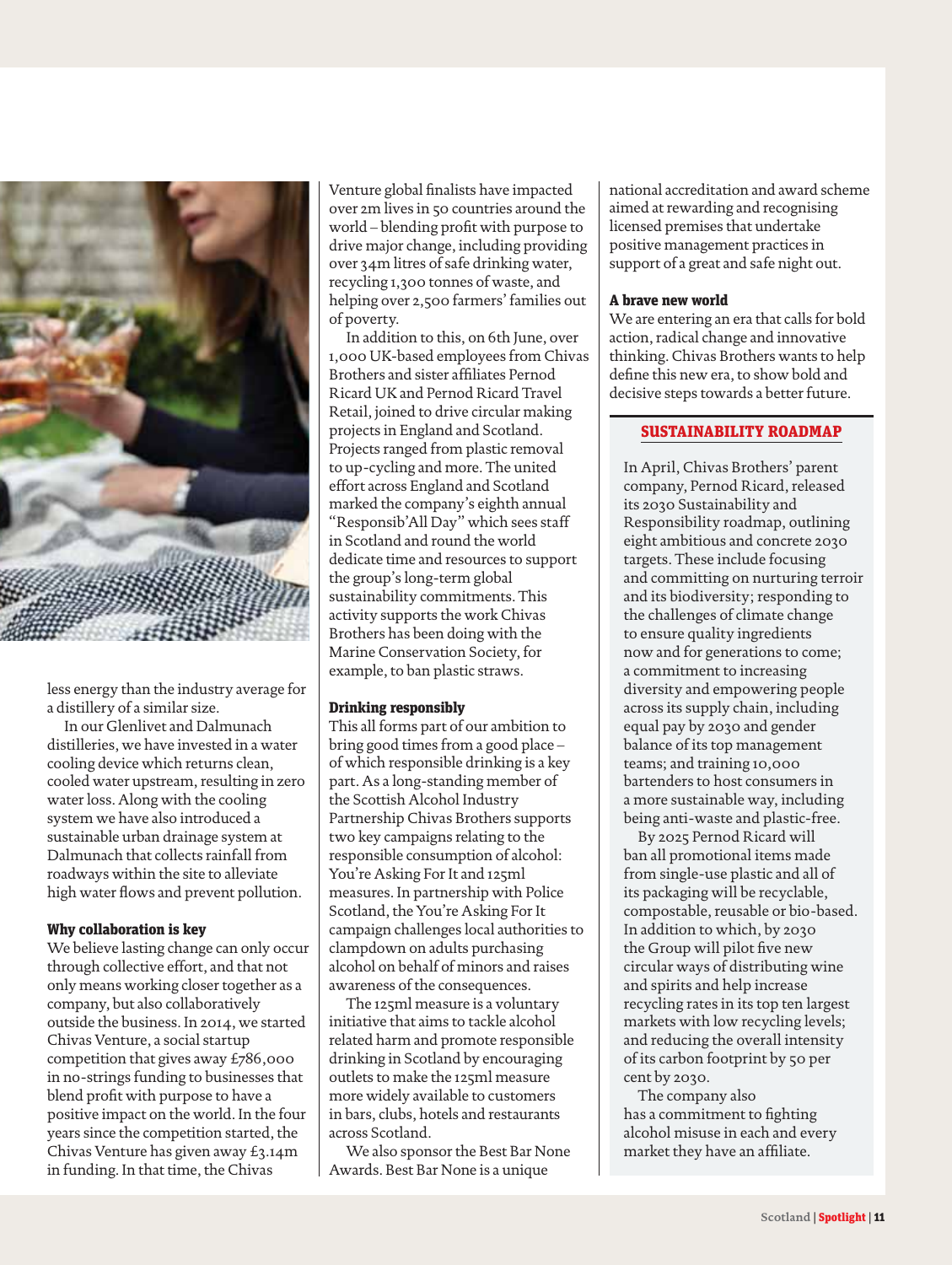**Maggie Chapman, co-leader of the Scottish Green Party, looks at the power of the Green vote and its ability to effect economic change**

# A more social Scottish economy



**Following the European elections in**<br>Scotland last month, I have mixed<br>feelings. Obviously, I was<br>disappointed in the result and the fact Scotland last month, I have mixed feelings. Obviously, I was disappointed in the result and the fact that Scotland won't have a strong Green voice in the European Parliament. However, the Scottish Greens achieved our highest-ever vote share in any election, narrowly beating our previous best in the same elections five years ago. We ran a decent campaign, with three key themes: stopping Brexit, tackling climate breakdown with a Green New Deal, and a pro-immigration, antiracism position of hope over hate. And we energised new activists and supporters in what was a much-curtailed campaign period.

We know we attracted votes from a range of people who had never voted

Green before. Our vote increased by more than 20,000 from 2014. But we were squeezed out of the last seat, losing votes from people who had voted Green in the past to the pro-independence, pro-EU SNP and the anti-independence, pro-EU Liberal Democrats.

The Brexit Party scooped up much of the pro-Brexit vote from UKIP and the Conservatives. And Labour's vote plummeted. Its position of trying to please both sides of the Brexit debate demonstrates what happens when a party triangulates. As Nye Bevan said: "we know what happens to people who stay in the middle of the road. They get run down." Labour must rue its failure to heed Bevan's warning.

But the Greens did well elsewhere. In England, the Green Party is the natural

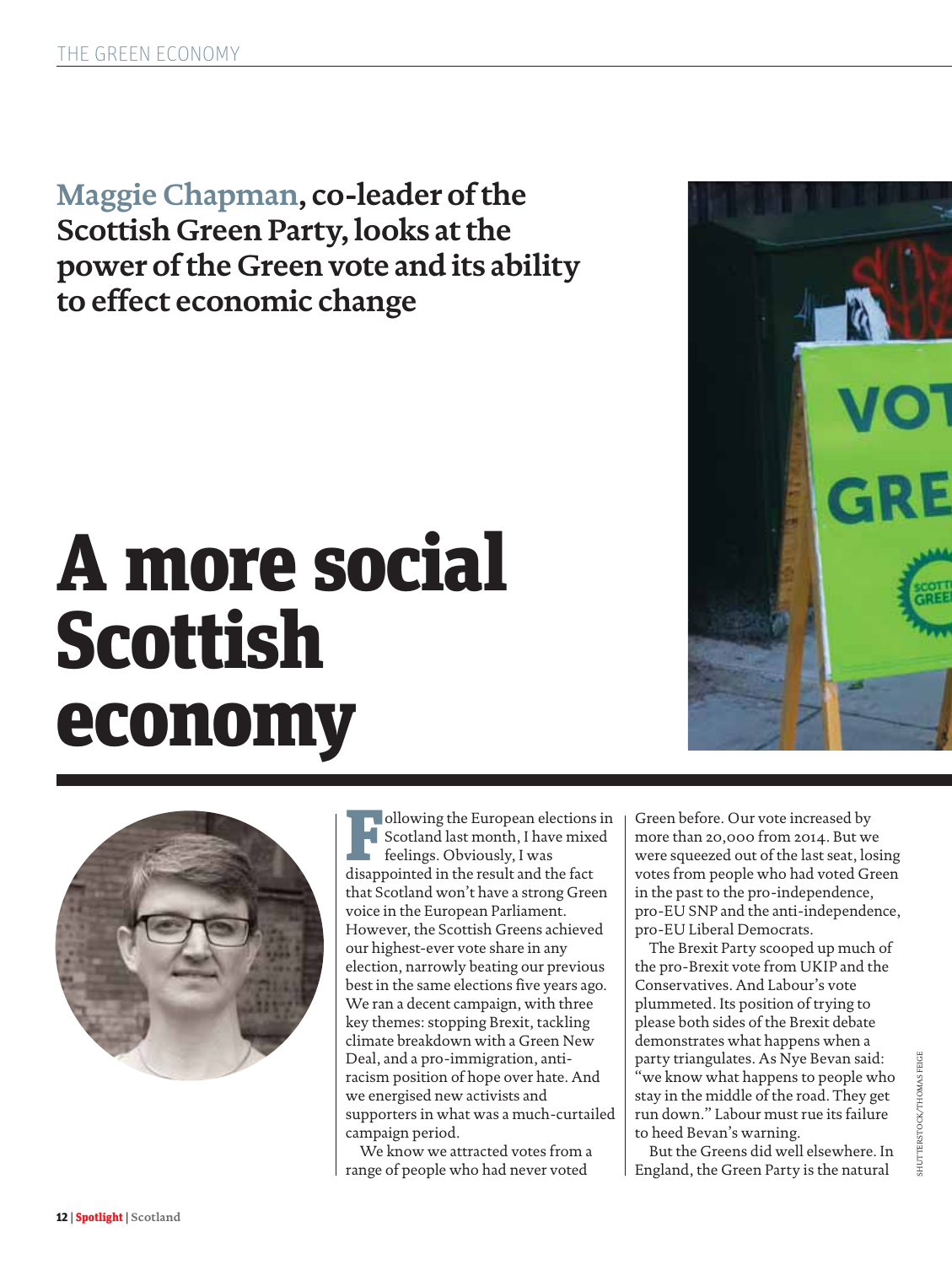

# Other parties often take up Green ideas

home of anti-austerity, pro-EU voters. In Ireland, the Greens made gains (in Dublin and southern constituencies), pushing out Sinn Féin, which had opposed a carbon tax designed to help tackle climate breakdown. And across the continent, more people voted Green than ever before, delivering the largestever group of Green MEPs.

This success is, in no small measure, due to the awakening of the public consciousness about the climate emergency. Greta Thunberg, the schoolgirl leading the School Strike for Climate movement, and other activist groups such as Extinction Rebellion, have shifted popular opinion more quickly than party politics has managed, highlighting the importance of social movements and an inclusive approach to

politics. Greens need to work much more closely with progressive social movements which can help to make the case for change in the way that no political party can.

In Scotland, our context was a little different – a little more complex – than elsewhere in the United Kingdom. It is worth reflecting on how we achieved what we did in 2014. Five years ago, we ran an unapologetically pro-immigration campaign: Vote Green for a Just and Welcoming Scotland. This was a brave move given the broader context of other parties either being too timid to talk about immigration, or being overtly in favour of stoking up anti-immigrant and racist hate (remember Labour's "controls on immigration" mugs?).

It was popular, too. Scotland was one of only two European constituencies in which Greens increased their vote in 2014. In doing this, we changed British politics. We were the first parliamentary party to run an election campaign explicitly in favour of immigration. And other parties followed us; the SNP started talking about immigration in a way it had not done prior to our campaign. This shows the power of a strong message that was distinctive and resonant. It may not have delivered electoral success for us then, but it changed the nature of our politics.

The Scottish Greens have a track record of leading the way on the big, decisive (and often brave) issues of politics. We did it with immigration in 2014. We did it with participatory budgeting in Edinburgh (as a councillor I championed the Leith Decides – now Leith Chooses – project). We did it on payment of the Living Wage (I was the first politician in Scotland to call for this, back in 2008). And we did it on the scrapping of tuition fees. Other parties, perhaps especially the SNP, have tracked us on these issues, making them "normal" and often taking them up as their own ideas.

Now that the severity of the climate emergency is becoming clear, we need to shift the debate further. We need to move from rhetoric to action on climate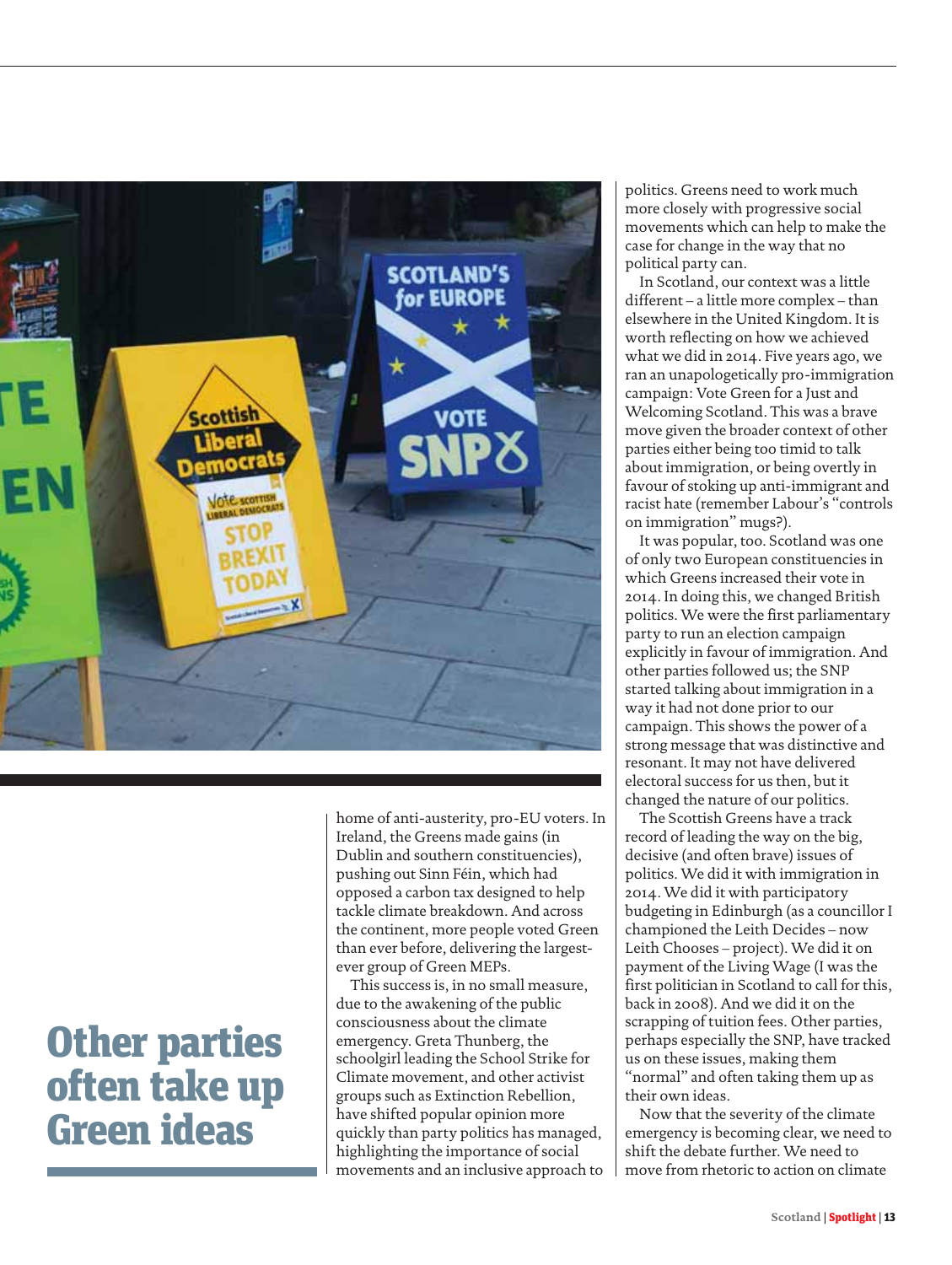# A Green New Deal would provide highquality jobs



Activist groups like Extinction Rebellion have helped publicise the issue of climate change

breakdown. And we need to do that by being much clearer on the way forward, and having a coherent and systematic plan. And that is the Green New Deal, something which Greens in the UK have been talking about for over a decade. A Green New Deal would deliver a massive increase in renewable energy generation and storage. It would transform our labour market, providing high-quality, well-paid, sustainable jobs, improved living conditions and better environmental and public health.

And it would see investment in social infrastructure to enable us to do the things we are good at (and are not valued in our current economic model): caring, creating and cooperating with each other. We need to make the case that the free market cannot and will not deliver this.

Political parties must recognise how angry citizens are at our broken economy. But we also need to work with social movements to develop real solutions to that broken economy. A Green New Deal would shift government (and private) investment so that it becomes all about decarbonising and re-socialising the economy. That way, when we pull other parties into our

space (again) they will actually be transforming the economy and dealing with climate breakdown, rather than just setting targets.

Greens do not yet hold the outcome of our elections in our own hands. We will always be subject to the broader political weather. But we do control what we do and what we talk about. We need to have the courage of our convictions. From making the case for immigration, to our work over the past decade on a Green New Deal, Greens have led progressive politics. But we need to keep bringing transformative ideas to the fore, and we need not to be cowed by centrist demands.

We need a new economy and a new society. Not just to deal with the climate emergency, but to create a world where increasing social wellbeing and protecting the environment are what our economy exists to deliver. The free market has failed and we need to create a new economy based on human needs and sustaining an environment in which we can survive. The Green Party is the only party that has that vision, and we need to work with social movements to make this vision a reality.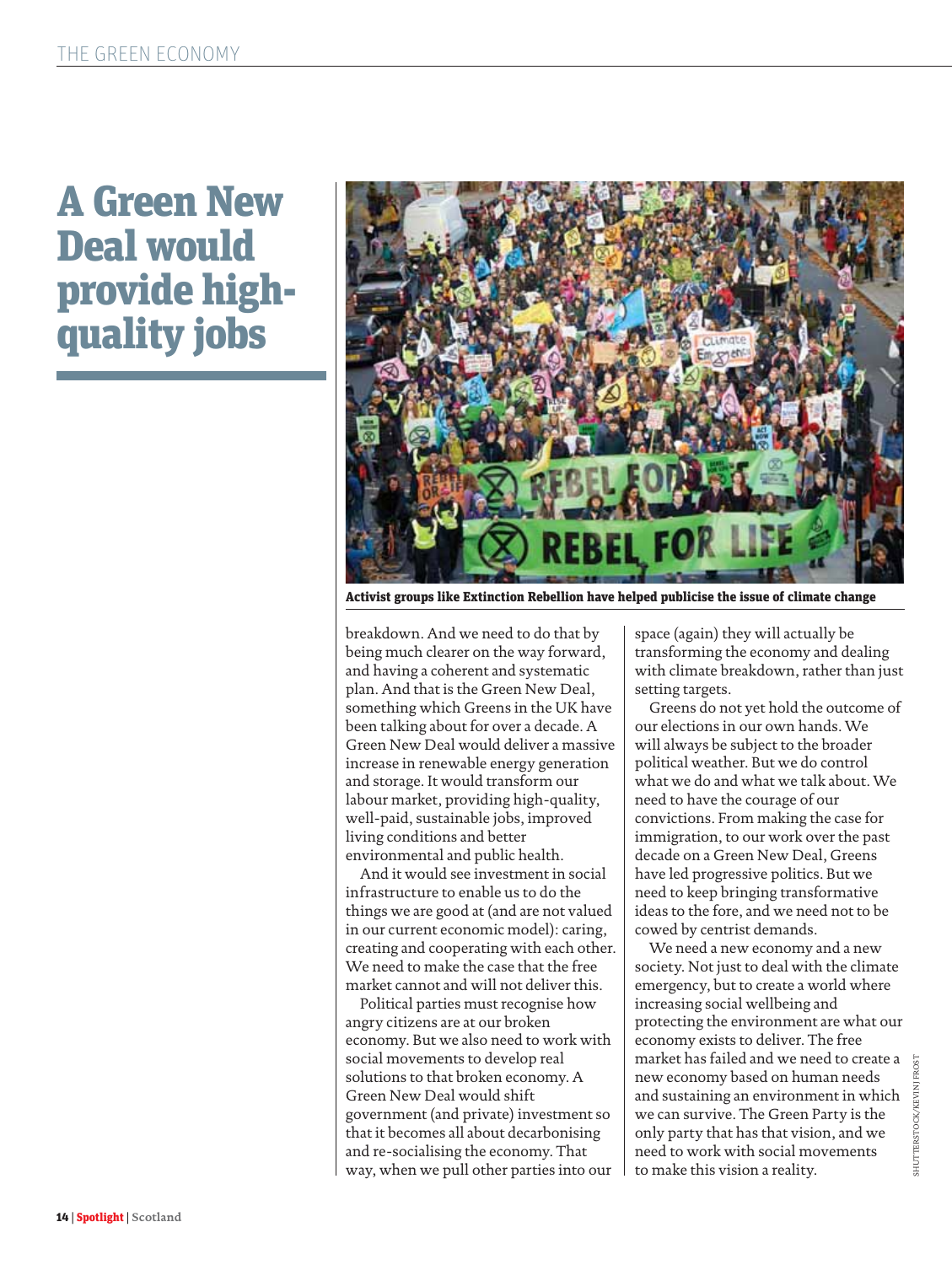# The connected economy works for everyone

**City regions will profit from informed decisionmaking, writes Jarmo Eskelinen, executive director of the Data-Driven Innovation Programme at the University of Edinburgh**

### IN ASSOCIATION WITH





 $\begin{array}{|l|} \hline \multicolumn{1}{r}{\text{M}} \end{array} \begin{array}{ll} \text{ost people get the idea that} \\ \text{data science can help you to turn large amounts of compi} \\ \text{information into something more} \end{array}$ data science can help you to turn large amounts of complex information into something more digestible that you can understand and use. But it goes further than that. When these large datasets are used in context with each other, data science becomes more than simply a tool that can save some time or money – it becomes a new approach to the way we run public services, businesses and cities.

Take, for example, two ostensibly unrelated datasets – the road traffic counts collected by Transport Scotland, and the health data collected by the NHS. If we combine these datasets, they can give us new insights into how traffic affects air quality, and how this translates into respiratory health. With more data, we can start to ask what this means for other parts of society and the economy, such as healthcare spending, housing and education. We can also make better decisions about the responses that are needed, from traffic management to prescribing medicine.

This use of contextualised information is the guiding principle of an integrated economy, in which public services can be made not just more efficient, but also more personalised and responsive. At the University of Edinburgh, we're helping the NHS to create a "data loch" in which we'll pool patient data, securely and privately, in a way that allows us to make those contextual connections. We believe this will allow us to see, in the health data of different demographics across Scotland, trends that wouldn't otherwise be visible. As any doctor will tell you, the sooner you treat, the better the outcome, and this is as true for populations as it is for individuals.

 This approach is becoming a major part of planning Scotland's future through the Edinburgh and South East Scotland City Region Deal, a £1.3bn initiative that includes a £751m investment in research and development – and within that, over £600m towards a programme of datadriven innovation. The aim is not only to make better decisions through data science, but also to create the jobs and economic opportunities that come with a flourishing technology sector.

The University of Edinburgh is a proud signatory to the City Region Deal, along with the six local authorities that cover the region and other educational institutions. As one of the world's top research universities, our expertise in data science, machine learning and informatics will help to create partnerships between the organisations that will deliver this new era of growth. Just as importantly, we'll also play a crucial civic role in training a new generation of data scientists, attracting highly skilled people to the area and creating the opportunities in education and employment that will encourage them to settle and prosper in the region.

Scotland's technology sector is already highly regarded. In a survey, published this month, of 446 senior staff at foreign companies, Scotland's attractiveness for foreign direct investment was found to have more than doubled in the past year, and the digital economy is the most attractive sector for inward investment. By building on this success, creating new connections in business and the public sector just as we do in data science, we can help to create inclusive, sustainable growth that will bring real benefits to people's lives.

For more information, please visit: www.ddi.ac.uk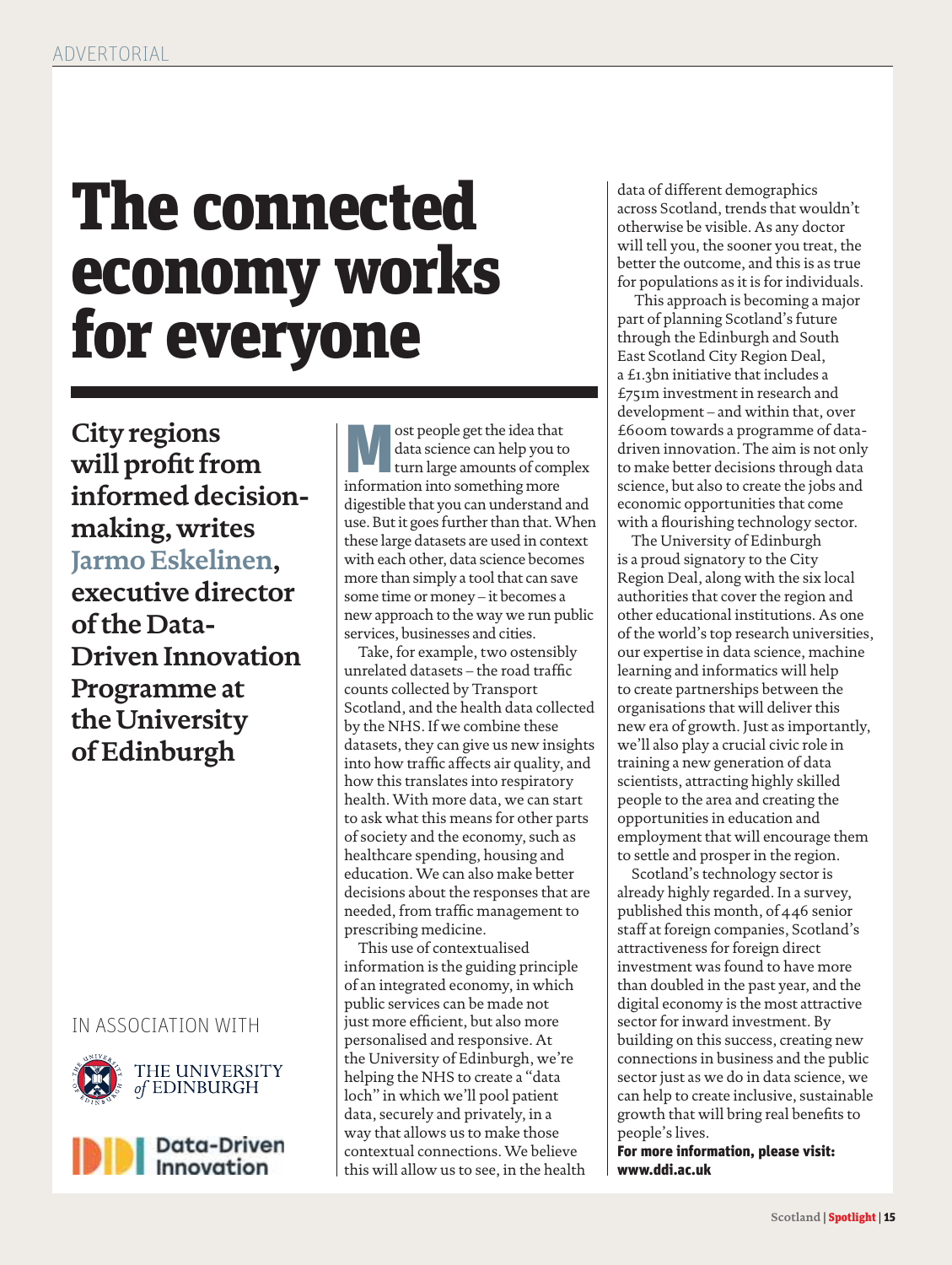### **Scotland's life expectancy is the lowest in Western Europe. Jonny Ball asks why**

# The Scotland effect

**Dr Carey Lunan is chair of the Royal College of General Practitioners**<br> **Scotland**, and a partner in a<br>
general practice in Craigmillar with the College of General Practitioners Scotland, and a partner in a highest deprivation rating of any patient population in Edinburgh. "We're one of a group of practices in Scotland that calls itself the 'Deep End Group'," she explains. The group, established in 2009 with funding from the RCGP and the Scottish government, unites 100 of Scotland's 940 GP practices into a network serving the most deprived patient populations in the country. It is one of a number of projects that have been created in recent decades to attempt to counteract what doctors call "the Scotland effect" of lower life expectancy and higher morbidity in the country.

The "Deep End" practices are not

evenly distributed across the country. Fully 80 per cent are in Glasgow, a reflection of the fact that the Scotland effect is often referred to, more specifically, as the Glasgow effect. But by bringing these practices together with others in deprived areas, the project aims to share challenges and come up with solutions to the persistent problem of poor health outcomes.

"Working in an area like Craigmillar," says Lunan, "there's a huge amount of resilience in local populations given the adversity they face. But for a GP in those areas there's a huge intensity of workload, because people tend to develop chronic diseases at a much younger age than they would if they were living in more affluent areas." For Lunan, providing proper resources to

frontline and primary care services has to be part of the solution to health inequalities. "We have higher consultation rates," she says. "We tend to see more problems within a consultation, and they tend to be more socially complex. And we tend to see much higher levels of mental health issues, and often addiction issues, which are often a symptom of living with high levels of adversity. That can create, as a GP, a lot of emotional labour."

Scottish citizens of the United Kingdom can expect, on average, to die approximately two years younger than their English counterparts. According to statistics published by National Records of Scotland, the life expectancy of people born in Scotland between 2015 and 2017 is 79 – that's 77 for males and 81 for

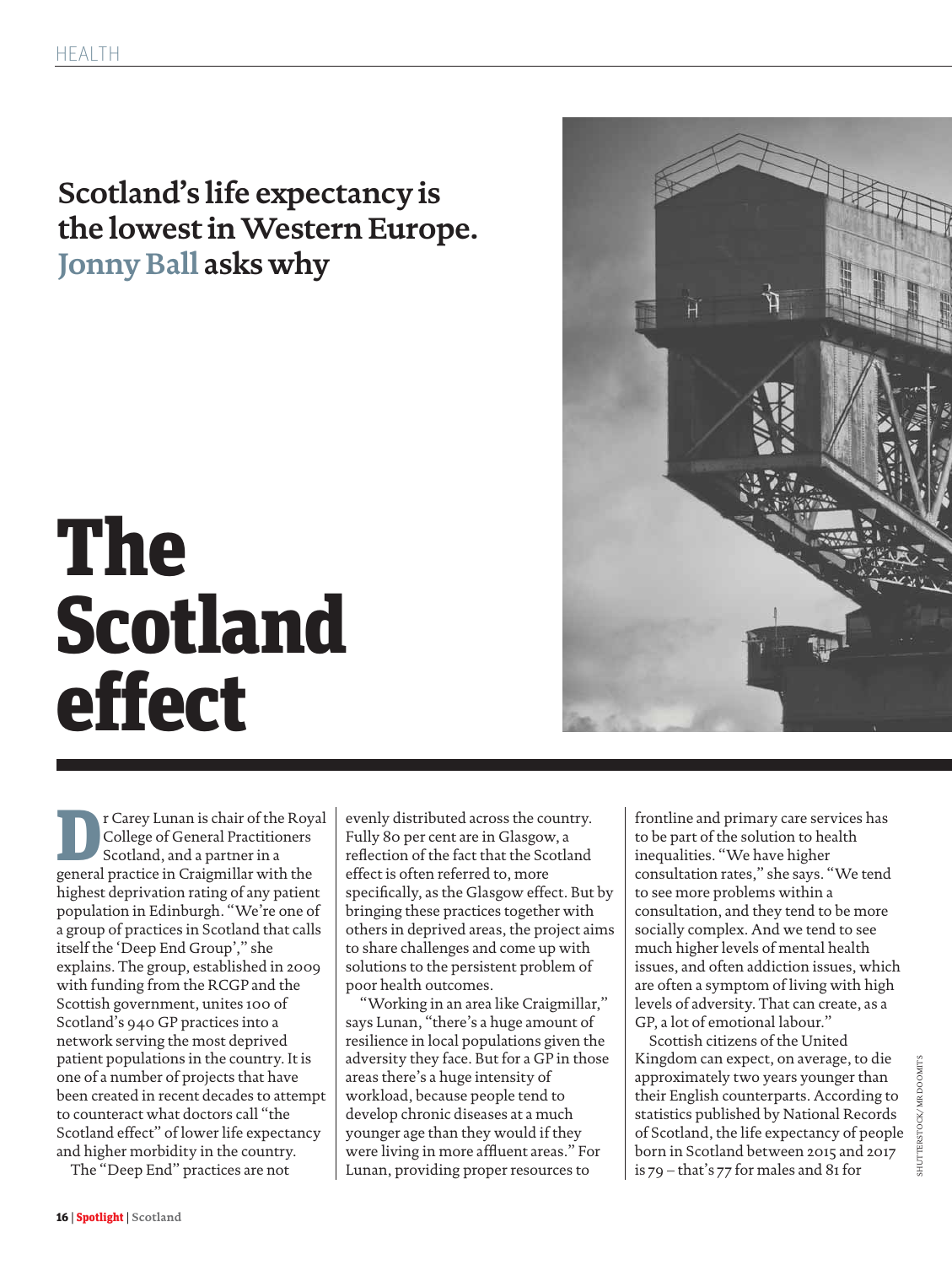

# For men, Glasgow is a less healthy place to live than Iran

females – which is the lowest in Western Europe. Improvements in life expectancy have stalled since 2015, as they have in the rest of the UK. In England, the average life expectancy currently stands at 81.4 years of age. But this relatively small two-year difference masks much greater disparities between the wider UK and Glasgow, where life expectancy is 73.3 years for men and 78.7 years for women – an average of 76.

In the rankings of all 44 European countries by life expectancy, Scotland as an independent country would stand somewhere between Cyprus and Albania, states with per capita GDPs of around \$29,000 and \$13,000 respectively. But Scotland's GDP per capita is far higher, at \$44,000 per

person. Glaswegian men have a lower life expectancy than men in Algeria, Mexico, Jamaica or Iran.

This stubborn discrepancy between Scottish and English life expectancies has flummoxed public health experts and policymakers since it was first identified in the 1980s. But what explains it?

"Lifestyle is hugely important," says Lunan. "We have a very complicated relationship with alcohol in Scotland, which accounts for a lot of our healthcare problems and may account for some of the persisting health inequalities we see across the rest of the UK." The so-called "excess mortality" amongst younger age groups in Scotland is driven by higher rates of death from alcohol and drug misuse, suicide and violence. "The use of alcohol is a really complex area," Lunan explains, "because often people use it to treat psychosocial distress as much as anything else. So helping people to reduce their alcohol intake requires you to understand why they drink in the first place, and whether some of it is cultural, some of it is social, or some of it is to deal with trauma."

A common, and logical, response to the Scotland effect is to cite poverty as a root cause. Scotland can certainly be said to have suffered disproportionately from the loss of traditional industries and deindustrialisation, particularly on the banks of the Clyde, where shipbuilding went into steady decline in the latter half of the 20th century. The links between health outcomes and wealth, income, class and socio-economic indicators such as employment and concentration of welfare claimants is undisputed, and has long been established by public health research. Socioeconomic deprivation is the primary factor behind poor health across the world, and in this regard Scotland is no exception.

But other factors are also at play. A 2016 report, *History, politics and vulnerability: explaining excess mortality in Scotland and Glasgow*, co-authored by the Glasgow Centre for Population Health, NHS Health Scotland, the University of the West of Scotland and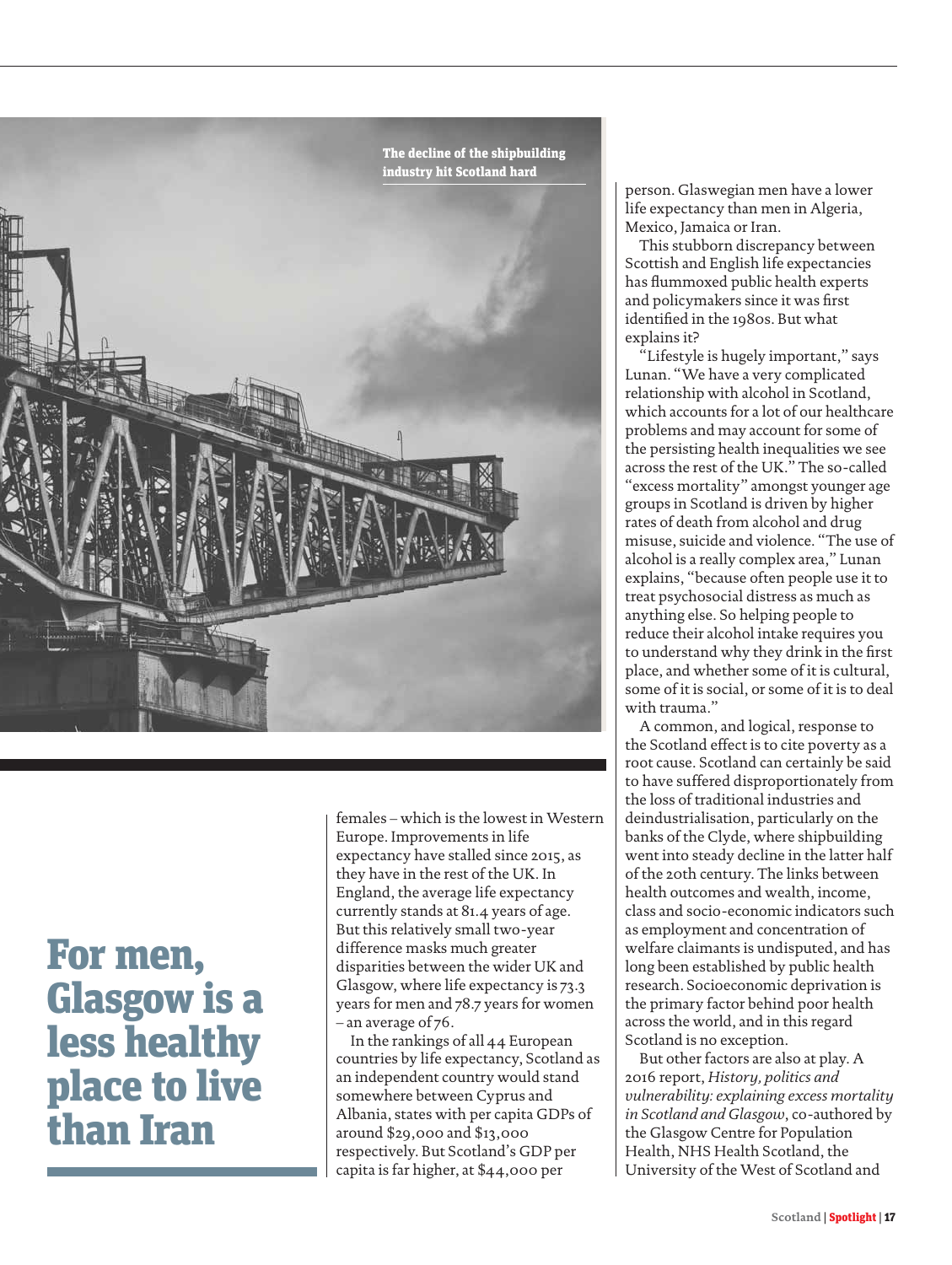# Scotland's "excess mortality" equals 5,000 lives per year

University College London, showed that deprivation was not an adequate explanation for poor health outcomes and differentials. Scotland, and Glasgow, are not alone in experiencing above average levels of deprivation as a result of economic changes, and many places in England were not immune to the often painful transition from a manufacturing economy to one based on services and high finance.

Liverpool and Manchester are the two most similar and comparable cities in the UK when measured by multiple indices of deprivation. Together with Glasgow, they are former industrial and trading powerhouses. The three cities are almost identical in terms of their deprivation indicators, with around a quarter of the total population of each classified as income deprived. They also have similar distribution patterns of deprivation across the cities. Liverpool and Manchester have the lowest life expectancies in the UK. And yet, when they're compared with Glasgow, premature mortality (deaths before the age of 65) in Scotland's largest city is 30 per cent higher, and death rates across all age groups are 15 per cent higher. Across the whole of Scotland, premature mortality is 20 per cent higher than in England and Wales. "Adjusting for differences in poverty and deprivation (the main cause of poor health in any society)," says the report, "5,000 more people die every year in Scotland than should be the case."

The mortality statistics of Glaswegians, compared to their counterparts in equally deprived Liverpool and Manchester, make for concerning reading. Deaths caused by lung cancer amongst Glaswegians were 27 per cent higher, by suicide 70 per cent higher, by alcohol-related causes 130 per cent higher, and by drug-related poisonings 250 per cent higher.

But Scotland's status as the "sick man of Europe" isn't simply down to poor diet, tobacco and alcohol intake. The *History, politics and vulnerability* report shows that high mortality persists even after "adjustments for differences



between countries in a range of wellestablished behavioural (e.g. smoking status, alcohol consumption, diet, physical activity) and biological (e.g. body mass index, blood pressure) risk factors." The differences continue both amongst resident Scots and those who have moved to separate parts of the UK. The Scotland effect, then, is more than a side-effect of unhealthy habits. It is a symptom of public policy failures.

Cited in the report are a series of controversial schemes launched by local and national governments that have had adverse effects on public health across Scotland. In the 1950s, in response to post-war housing, health and economic problems, the Scottish Office embarked on a programme of "modernisation" that relocated thousands from their homes in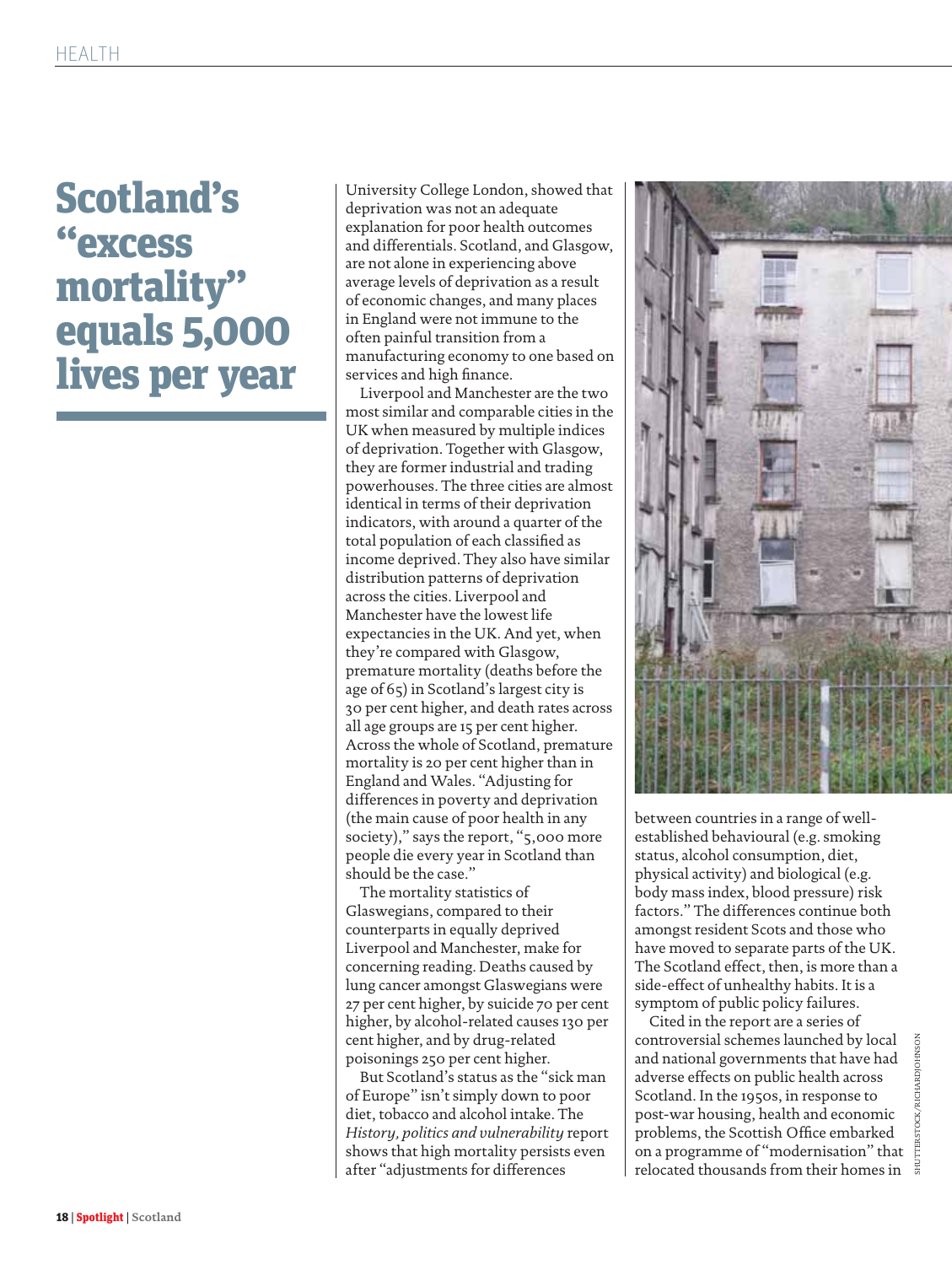

# Glasgow's poor health is not explained only by deprivation

the city to nearby New Towns. Places such as East Kilbride, Irvine, Glenrothes and Houston became a priority for private investment and public infrastructure, whilst the city itself was neglected. "Redeployed" New Town residents were generally younger, employed, skilled workers and their families. Meanwhile, the old, unskilled and unemployed became concentrated in the city proper, leading some to describe the policy as "skimming the cream of Glasgow." Later, in the 1980s, as councils across the UK were forced to make swingeing cuts to their budgets, Glasgow's local authority became early promoters of inner-city gentrification and commercial development. This is in contrast to the actions of its comparator cities, Manchester and

Liverpool, which attempted to ameliorate the worst effects of austerity and, in the case of Liverpool, launched a mass council-house building programme that mobilised and politicised large swathes of the population. In the post-war era, Scottish city planners favoured large, low-quality, within-city but peripheral high-rise council estates. Historically, less has been spent per capita in housing repairs and maintenance. Other factors include the actual "lived experience" of poverty in Scotland compared with the rest of the UK, which goes beyond what is usually measured by statistics, including more negative physical environments, proximity to vacant or derelict land, and lack of social capital.

Health policy is now devolved to the Scottish government in Holyrood, and the Scottish National Party has made much of its record, which includes abolishing prescription charges and presiding over improved patient satisfaction. Joe FitzPatrick, Scottish Government Minister for Public Health, told *Spotlight*: "The Scottish government has been working to address the underlying causes that drive health inequalities – not just in Glasgow but right across Scotland. Our bold package of measures to help tackle key issues such as smoking, obesity, inactivity, and alcohol misuse will support people to live longer healthier lives. We are also investing in affordable housing, providing free school meals and continuing commitments like free prescriptions and free personal care. This is on top of an investment of more than £125m a year to mitigate the worst impacts of welfare reforms and to protect those on low incomes."

Dr Lunan will continue to work in Craigmillar, one of the many places across Scotland where the cold statistics on public health, still the worst in Western Europe, manifest themselves in the sickness, pain, loss and grief of real people. "That's where the NHS is needed most and that, in many ways, was one of its founding principles."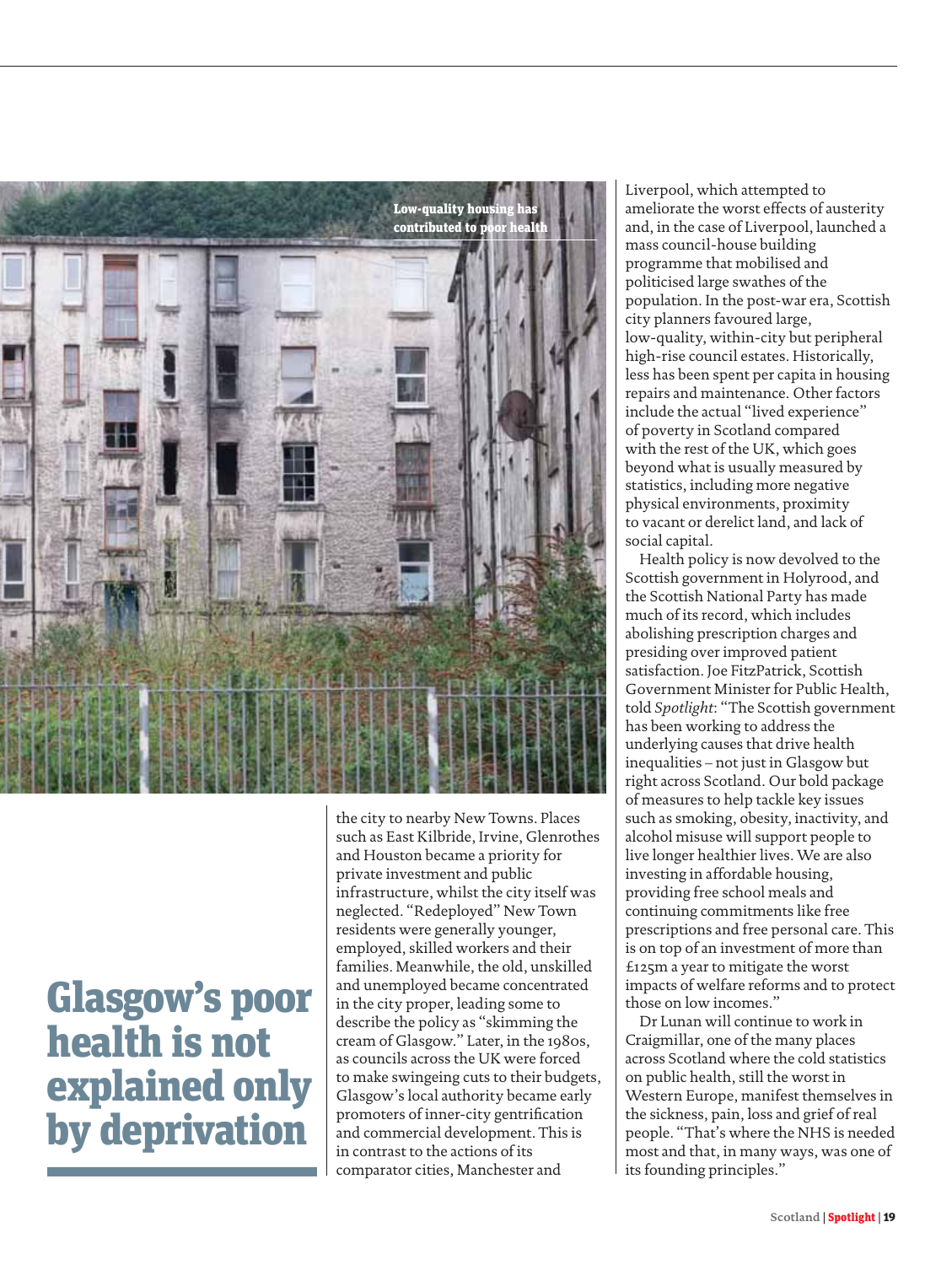#### INSIGHT

### The forecast for Scotland's economy

*Spotlight* considers reasons to be cheerful or fearful

### **CHEERFUL**



A record year for Scotch whisky

In 2018-19, the export value of Scotch Whisky increased by 7.8 per cent to a record £4.7bn, while the number of 70cl bottles sold also soared, to 1.28bn.



### Edinburgh airport completes £75m terminal expansion

New gates, aircraft stands, waiting halls and baggage reclaim areas will support a capacity increase of 20m passengers at the Scottish capital's airport.

### Edinburgh experiences tech boom

The Scottish capital has the eighth-highest number of tech jobs across all UK cities, and the highest median salary (£42,500) for the sector outside of London.



### Scottish Power commits to ambitious battery project

The company will connect an industrial-scale battery, with a storage facility the size of half a football pitch, to the Whitelee onshore wind farm in 2020, generating power and jobs.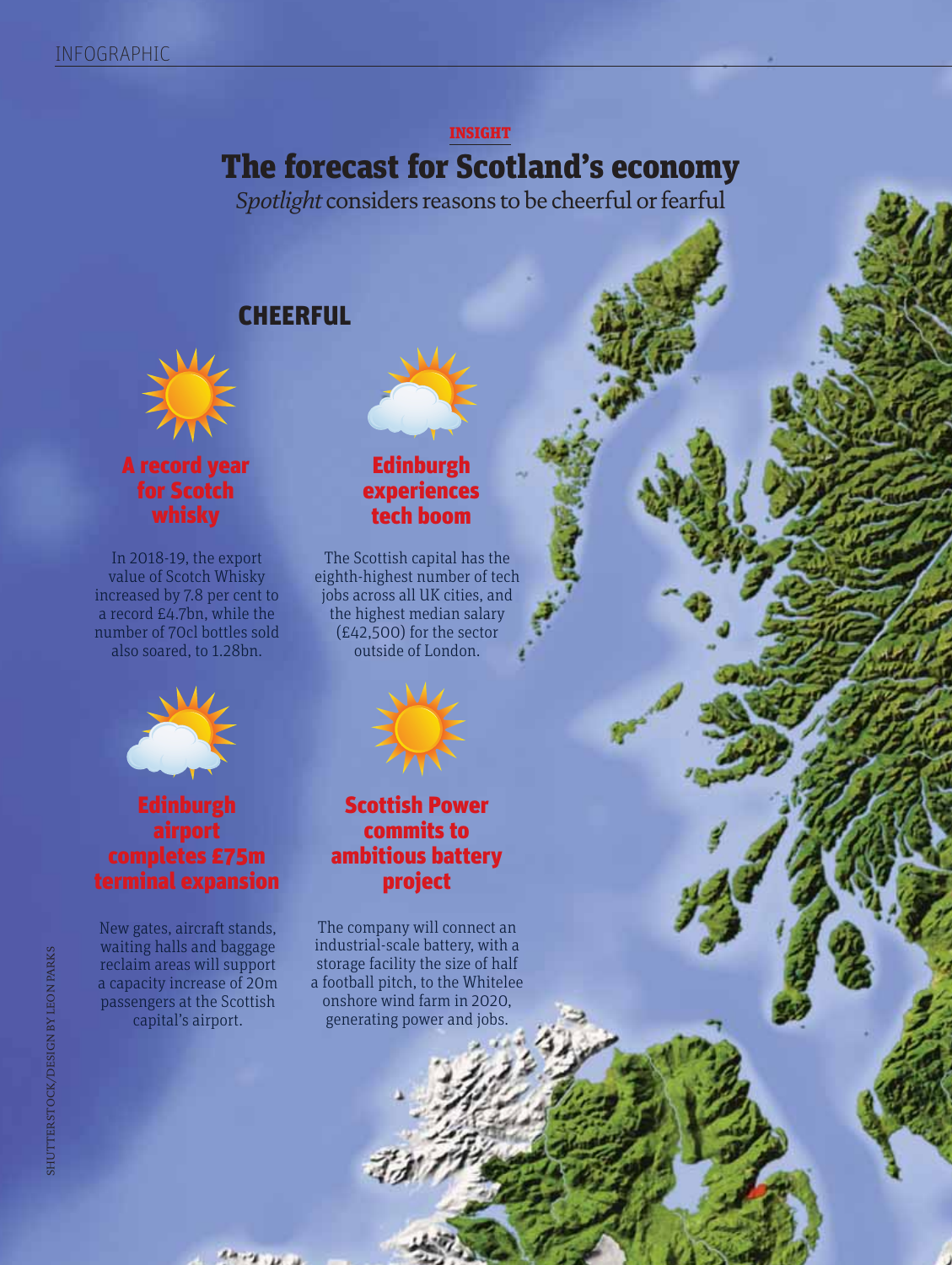### FEARFUL



### The £1bn budget black hole

The Scottish Fiscal Commission has warned ministers that tax receipts are likely to fall by £229m next year and £608m the following year.

### 2018 growth lower than the UK

Scottish Government figures have shown that the economy grew by 1.3 per cent in 2018, lower than the whole-UK figure of 1.4 per cent.



### **Productivity** appears to be stalling

Five more years of sluggish growth have been forecast by the Scottish Fiscal Commission. Productivity flatlined in 2016 and 2017, and improved slightly in 2018.



### Foreign investment falls by a fifth

According to figures released by EY, only 94 projects came into Scotland in 2018. down from 116 in 2017. Each project only employed an average of 60 people.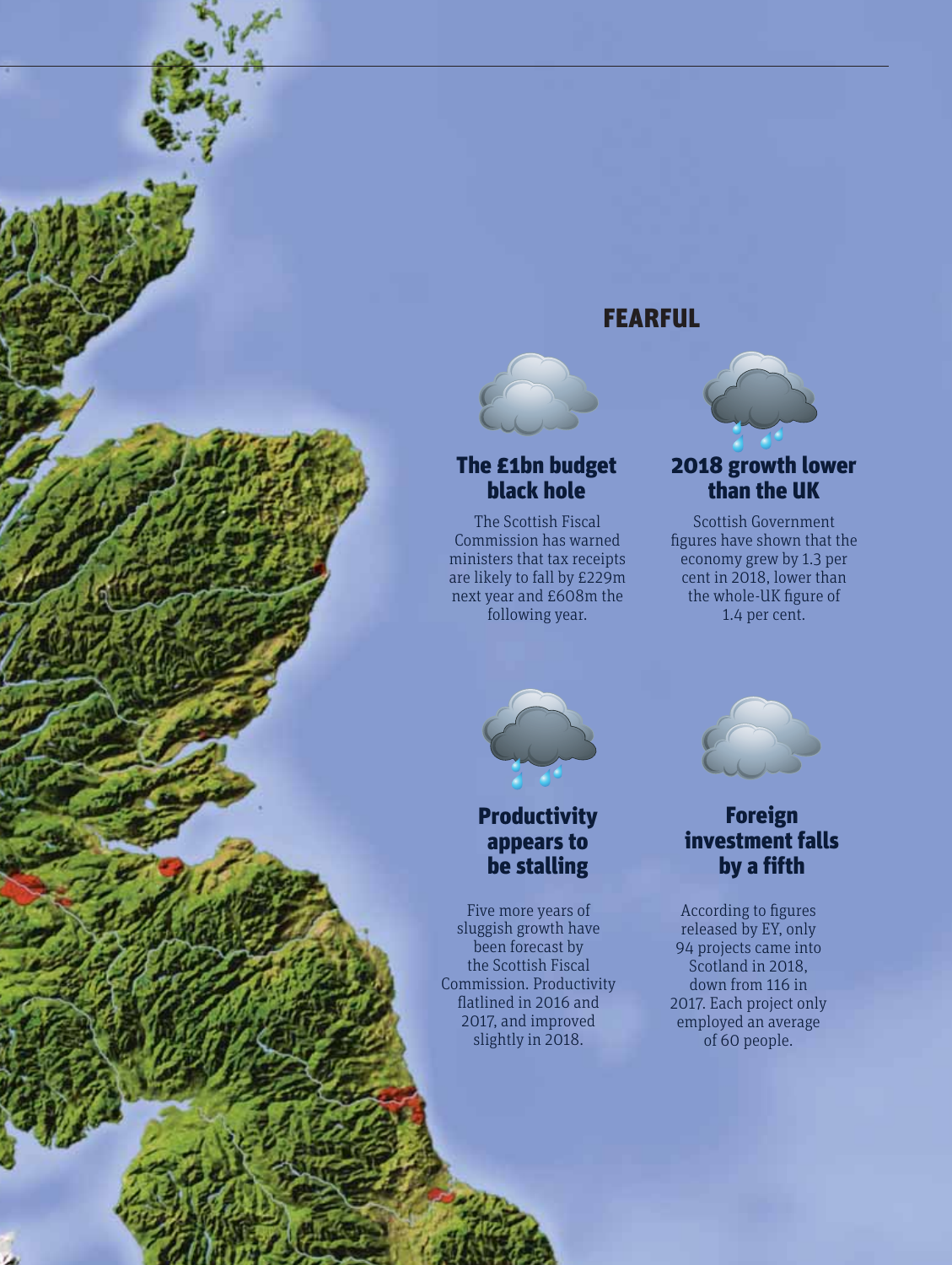# Building Scotland's future today

**Entrepreneurship and expertise should be celebrated and encouraged, writes Steve Dunlop, chief executive at Scottish Enterprise**

#### IN ASSOCIATION WITH



The pace of change and degree of uncertainty in today's economy is staggering. In the unprecedented times, we're seeing of uncertainty in today's economy is staggering. In these a shift in the definition of economic success. Throughout the world, nations are seeking not only to create wealth, but also to ensure this wealth is distributed more evenly.

As Scotland's national economic development agency, Scottish Enterprise echoes this sentiment. We firmly believe that all growth must be inclusive, and our mission is to make a lasting and positive impact that delivers real and enduring benefits for all our people and communities. We've served Scotland well in recent years, securing our reputation as a location of choice for inward investors and growing exports in lucrative markets. We've also helped build homegrown successes in fields such as fintech and robotics.

But Scotland, along with many developed countries, still struggles with an uneven spread of economic success. Deprivation and affluence all too often sit side by side, with low employment and stunted business growth in some parts of Scotland. In fact, despite all our strengths, we're still ranked 21st of the 36 OECD countries for income equality.

These challenges, alongside a complex global economy and the unknown impacts of Brexit, automation and an ageing population, mean that more of the same economic development will, at best, deliver more of the same outcomes – and

inequalities will likely remain. We need to take a new approach, one that taps into Scotland's past to build a brighter future today, because we don't just want to navigate these stormy waters, we want to emerge on the other side a thriving nation with a vibrant and fair economy.

Although small in stature, Scotland is one of the original industrial powerhouses and has always packed an impressive punch economically. We're a nation of thinkers and innovators, with inventions and ideas that have provided the foundation for much of the modern world – from whisky, shipbuilding and penicillin, to the television, jet engines and nano-satellites.

Our reputation is growing as a place to do business, not just because of our rich skills, talent and resources, but because we're innovative, progressive, welcoming and dynamic. Businesses of every size – from homegrown ones to those that chose to locate here – all recognise the opportunity to be part of a growing economy that does things differently, to contribute to sustainability, equality and wellbeing, to give something back, be kind and do good. We're proud to stand with these companies, and we need to be as entrepreneurial as the people and businesses we support.

It's essential that we work with others – most notably our fellow enterprise and skills agencies and the business community – to build a better, fairer future for all. Together, I firmly believe we can deliver the conditions for growth, build business resilience, nurture and inspire ambition and create more, high-quality jobs to support Scottish families. We want all of Scotland's children, and their children, to have the future they deserve – a future where every community, every family, and every individual benefits from economic success.

For more information, please visit: www.scottish-enterprise.com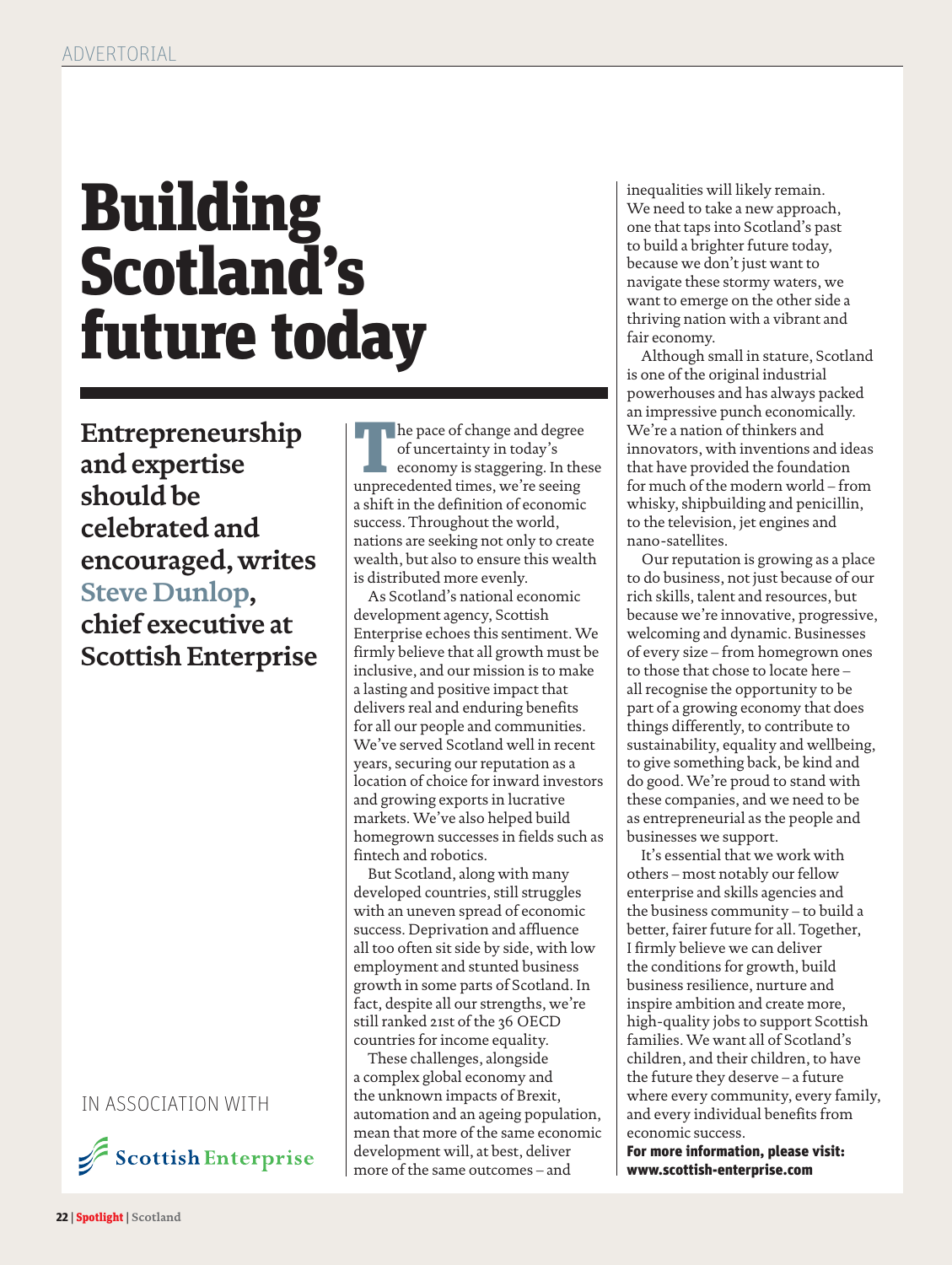# To be truly independent, Scotland needs its own currency

t the SNP's recent spring<br>
conference, party delegates<br>
voted against the wishes of<br>
the leadership to ditch a policy held conference, party delegates voted against the wishes of since the 2014 referendum – that post-independence, Scotland would keep the pound. Having been accused of playing down the significance of the policy change, a spokesperson for Finance Secretary Derek Mackay told *Spotlight*: "Scotland will keep the pound immediately after independence. The SNP's policy is to make a managed and responsible transition to an independent currency, only when it is safe, secure and practicable to do so."

Speaking from the podium of the conference, delegate Timothy Rideout advocated what he described as "real independence", or full monetary sovereignty. "The fact is that if we use sterling, our monetary policy, that's the interest rate, the exchange rate, the money supply and the inflation rate will all be set in London, and our scope for fiscal policy, what we tax and spend, will be limited," he told the hall. "Worse, there will be no lender of last resort in Scotland and no viable insurance of bank deposits… If we are 'sterlingised' and there is a financial crisis we won't be unable to do anything about it. We'll be grovelling to the Bank of England asking for a bailout."

It's a lesson that southern eurozone economies learned the hard way. Without its own central bank to couple fiscal retrenchment with monetary expansion, and with a currency that was unable to depreciate



**The SNP's new policy should be embraced by the leadership, writes Jonny Ball**

to regain competitiveness, Greece was left at the mercy of the European Central Bank after 2008, and its economy contracted by around a third.

With the first period after any vote for independence likely to be characterised by business uncertainty and market volatility, Nicola Sturgeon would do well to embrace her party's new policy, rather than resist it.

In 2008, Northern Rock received emergency liquidity from the Bank of England, borrowing £3bn in the first days of the financial crisis. Around a year later, Lehman Brothers filed for the largest Chapter 11 bankruptcy in US history, shaking financial markets around the world.

In July 2007, just before the beginning of the crisis, interest rates in the UK stood at 5.75 per cent. By March 2009, in the wake of the chaos, the Bank of England has slashed them to 0.5 per cent. To stop cash machines running dry, the UK's banks were shored up by a £500bn rescue package, which included £200bn in loans from the central bank. Since 2009, the Old Lady of Threadneedle Street has injected £435bn into the economy through quantitative easing.

None of this would have been possible had the UK not enjoyed the benefits of its own central bank and its own currency. Without expansionary monetary policy to stimulate demand, the last recession, which has been followed by years of anaemic growth, would have almost certainly turned into a long depression, and could even have led to the collapse of capitalism itself.